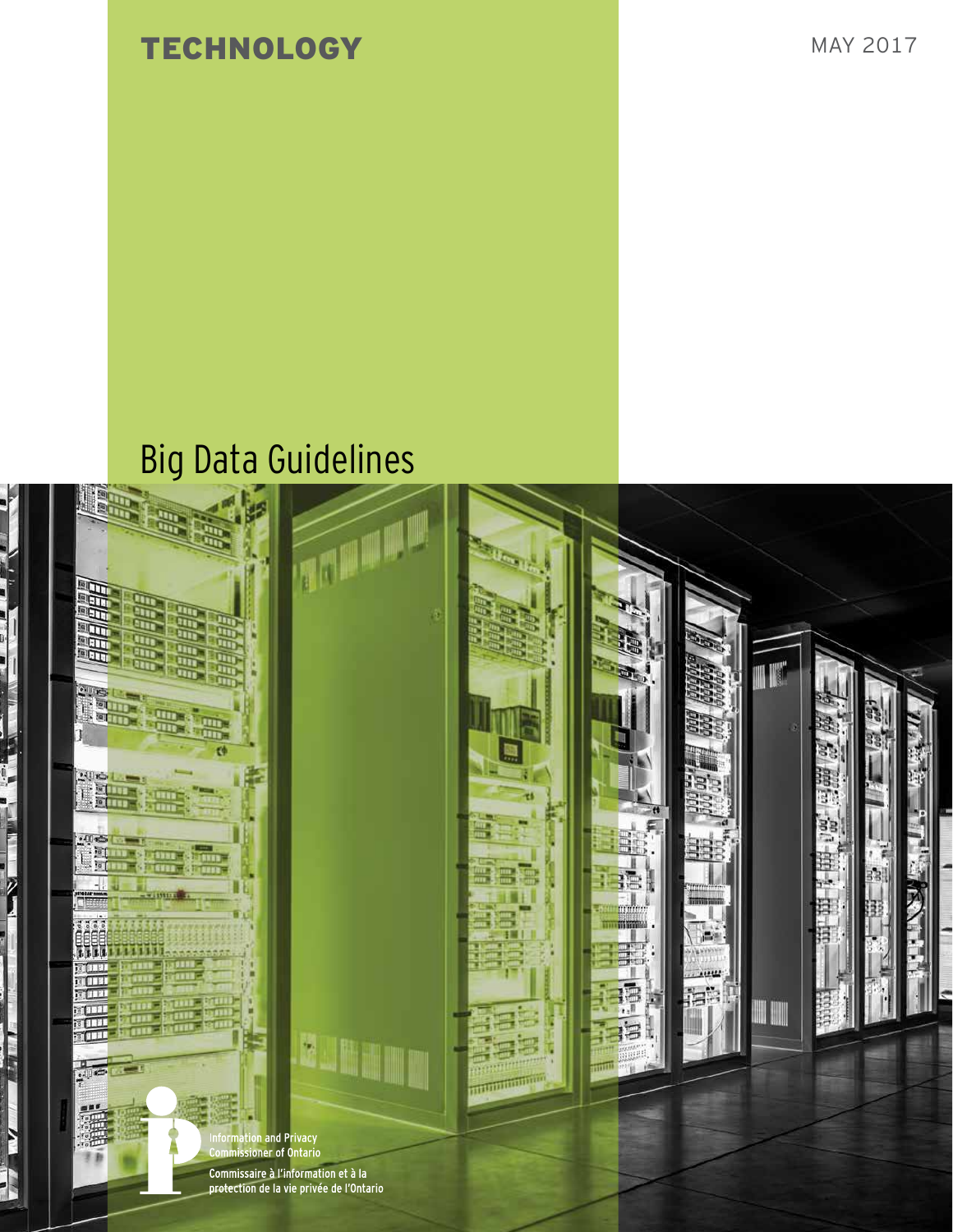# ACKNOWLEDGEMENTS

We would like to thank the following individuals and organizations for reviewing an earlier version of these guidelines and providing helpful comments:

- Dr. Khaled El Emam
- Information, Privacy and Archives Division, Ministry of Government and Consumer Services of Ontario
- Office of the Information and Privacy Commissioner of British Columbia

# CONTENTS

| <b>BIG DATA AND ONTARIO'S</b><br><b>PRIVACY LAWS3</b> |
|-------------------------------------------------------|
| <b>KEY CONSIDERATIONS AT EACH</b>                     |
| STAGE OF A BIG DATA PROJECT  4                        |

| STAGE 1: COLLECTION 4       |  |
|-----------------------------|--|
| STAGE 2: INTEGRATION 8      |  |
| STAGE 3: ANALYSIS  13       |  |
| STAGE 4: PROFILING  17      |  |
| SUMMARY OF BEST PRACTICES20 |  |
| APPENDIX A: RESOURCES 22    |  |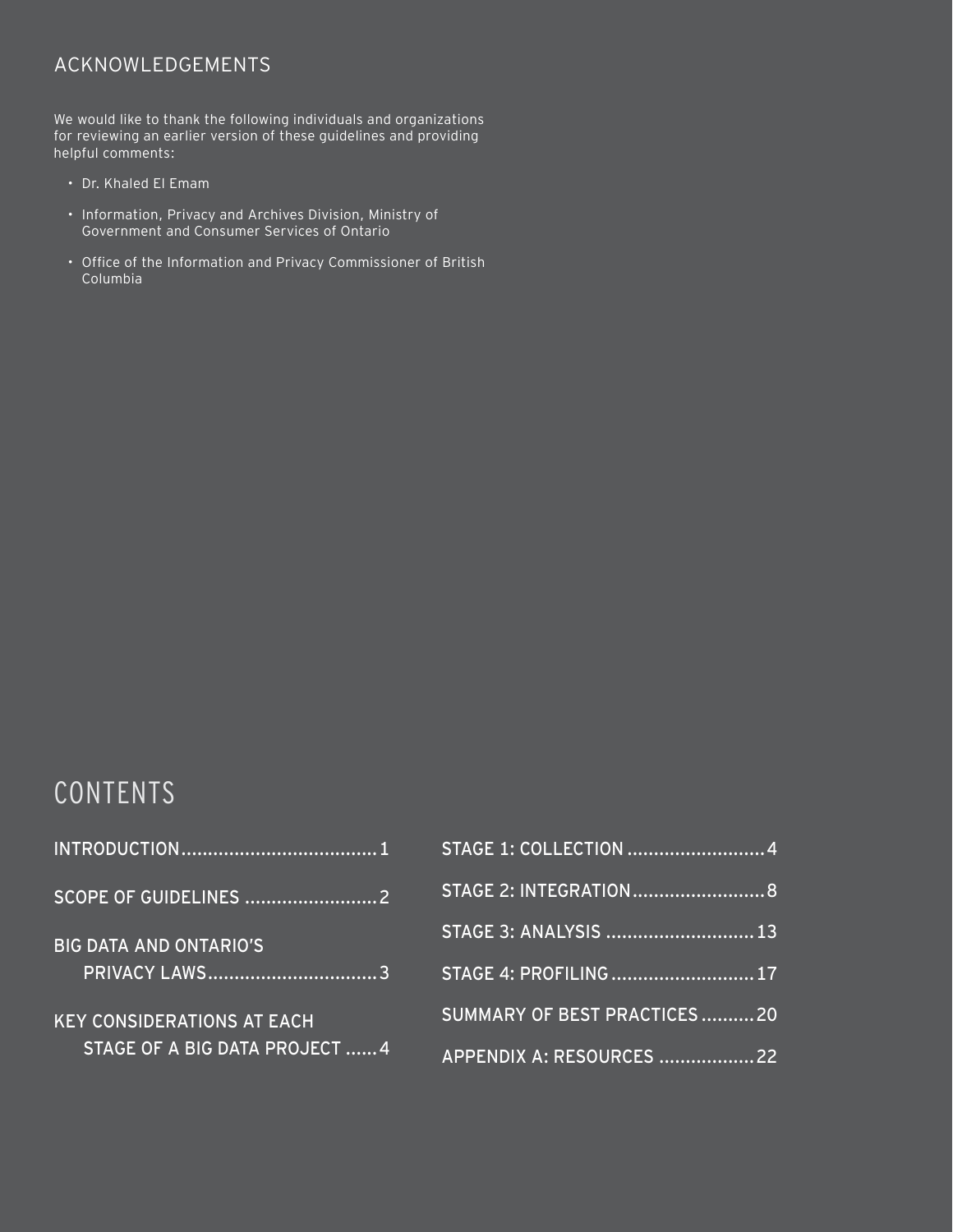# <span id="page-2-0"></span>INTRODUCTION

As governments strive to develop more informed policies and procedures about issues affecting the public, they sometimes seek to gain new insights and obtain additional evidence through the use of combined data sets of linked information about individuals. To create and analyze these large data sets, government institutions are increasingly turning to the use of "big data."

The term "big data" generally refers to the combined use of a number of advancements in computing and technology, including:

- *• New sources of personal information*. The continuing digitization of records and services, as well as the widespread use of smart devices and social media, has dramatically increased the amount and kinds of information that are available about individuals.
- *• Virtually unlimited capacity to store data*. Significant reductions in the cost and physical size of devices, combined with parallel increases in storage capacity, have resulted in a situation where vast amounts of data can be stored for little cost.
- *• Improved record linkage techniques*. Techniques to link data together include both "deterministic" approaches, where records are matched only if they have the same unique identifier, and "probabilistic" or "fuzzy" approaches, which allow for variations in the values of identifiers and match records based on calculated probabilities.
- *• Computer programs that can learn from and make predictions on data*. Increases in computing power as well as advancements in statistical and mathematical procedures have led to the creation of algorithms which can analyze large, complex data sets and uncover hidden patterns and correlations in the data to derive rules or insights, which in turn can be used to explain phenomena or build predictive models that allow for automated decision-making.

Big data can be an important tool for shaping and improving government policies, programs and services. For example, public health and the provision of health care may be improved by using big data to analyze disease patterns and outbreaks to discover unknown sources or contributing factors. Another potential benefit is the detection of fraud. Suspicious patterns of activity can be detected by big data and used to determine if there are reasonable grounds to investigate further.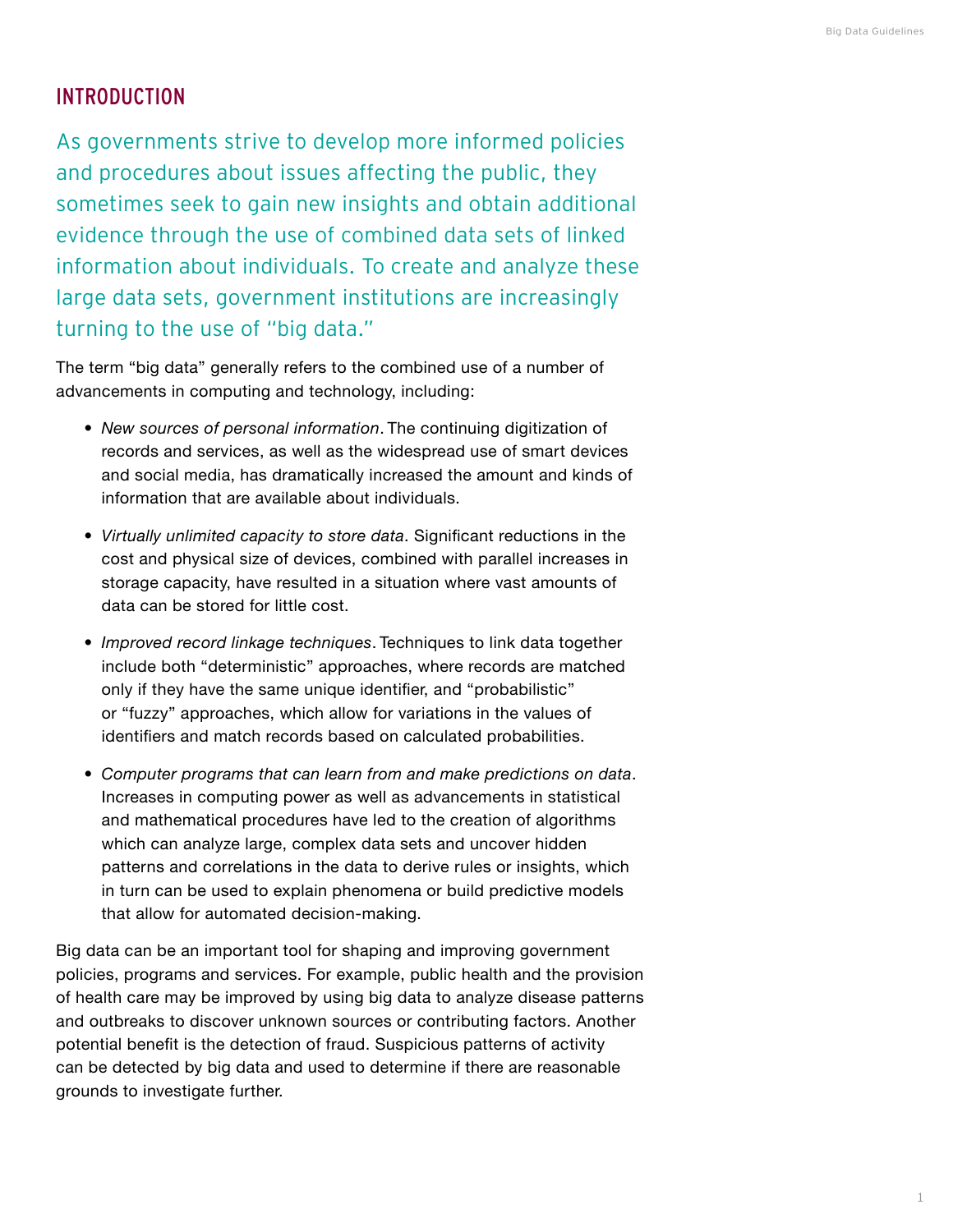<span id="page-3-0"></span>While big data may provide benefits to individuals, it also raises a number of privacy, fairness and ethical concerns with respect to the processing of personal information. Government institutions with the legal authority to use big data should understand and address these concerns in order to prevent uses of personal information that may be unexpected, invasive, inaccurate, discriminatory or disrespectful, as discussed in these guidelines. The purpose of these guidelines is to inform such institutions of the key issues to consider and best practices to follow when conducting big data projects involving personal information.

These guidelines are not a comprehensive assessment of every issue or best practice involving big data projects in which personal information may be collected, used or disclosed. When conducting a big data project, it is important that you consider all applicable legislation, including Ontario's privacy laws and their regulations, and seek advice from your freedom of information and privacy coordinator or legal counsel, where appropriate.

# SCOPE OF GUIDELINES

The use of big data by government institutions is an important and timely topic, but also a complex and challenging one, engaging new and emergent information technologies that may be used in various ways to fulfill a wide range of policy goals. The Office of the Information and Privacy Commissioner of Ontario (IPC) will continue to work on issues related to big data and plans to release additional guidance documents aimed at specific sectors of government and at providing further information on some of the best practices identified in this document.

Another challenge with big data is that its technical nature can make it difficult to provide guidance to a non-specialist audience. These guidelines attempt to strike an appropriate balance between presenting issues at too high a level so as to offer little substantive discussion or practical guidance and presenting them at too low a level so as to become immersed in details and complexities. The goal is a document that is both accessible and useful to institution program managers, freedom of information and privacy coordinators and technical staff. For readers who would like a basic introduction to big data, please see the IPC's Fact Sheet "Big Data and Your Privacy Rights."1 For readers interested in exploring the issues discussed in this document in further detail, a list of resources that may be helpful is provided in Appendix A.

<sup>1</sup> Office of the Information and Privacy Commissioner of Ontario, "Big Data and Your Privacy Rights," January 2017, [https://www.ipc.on.ca/wp-content/uploads/2017/01/fact-sheet-big-data](https://www.ipc.on.ca/wp-content/uploads/2017/01/fact-sheet-big-data-with-links.pdf)[with-links.pdf](https://www.ipc.on.ca/wp-content/uploads/2017/01/fact-sheet-big-data-with-links.pdf).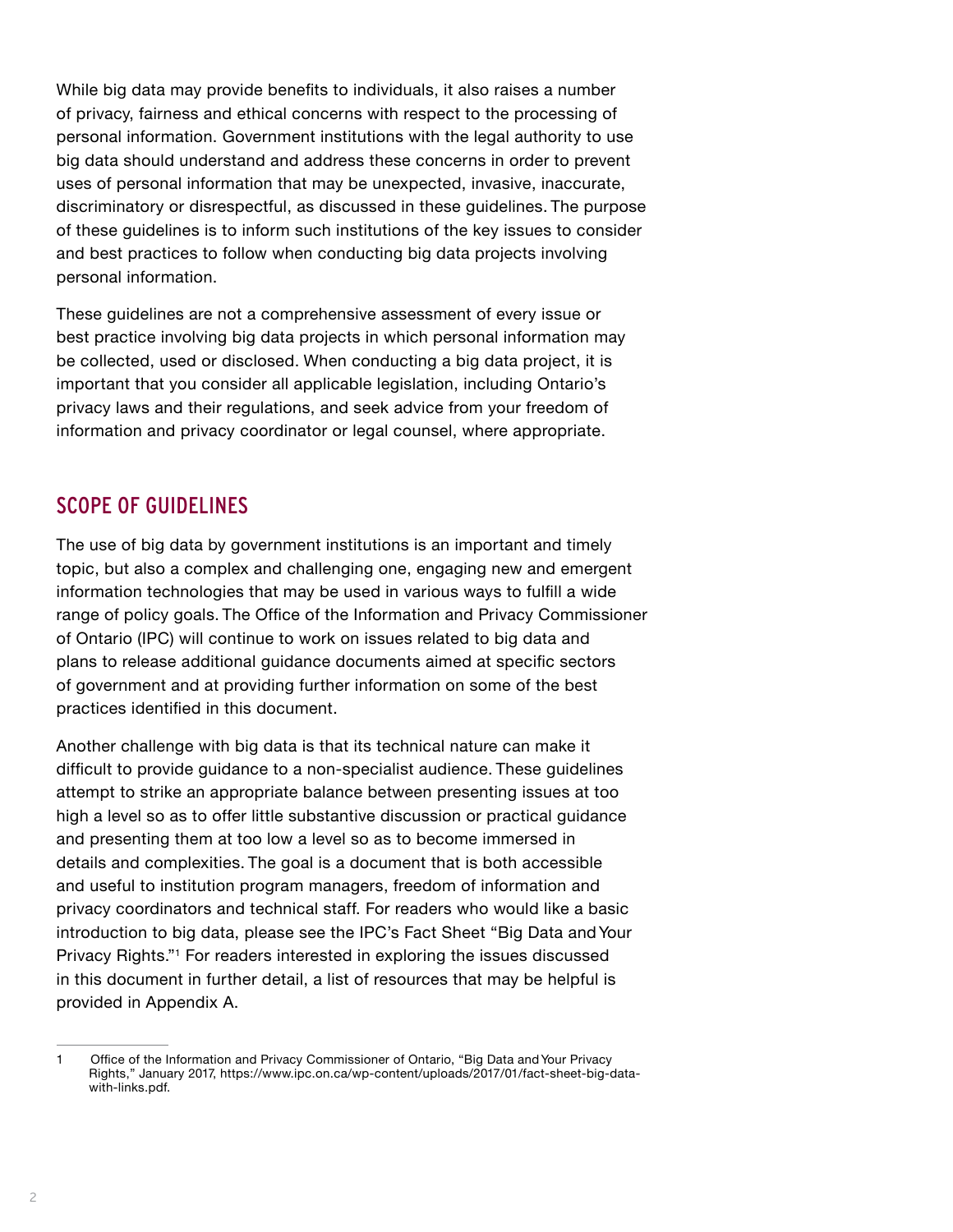# <span id="page-4-0"></span>BIG DATA AND ONTARIO'S PRIVACY LAWS

As it currently stands, many of the information practices involved in big data would not be compliant with the privacy protections set out in Ontario's public-sector privacy laws, the *Freedom of Information and Protection of Privacy Act (FIPPA)* and the *Municipal Freedom of Information and Protection of Privacy Act (MFIPPA)*. Not only were *FIPPA* and *MFIPPA* not designed with big data-type practices in mind, the practices themselves were not even possible at the time. When *FIPPA* came into effect in 1988, it was not yet possible to browse a website or receive services online, because the World Wide Web had not yet been invented. When *MFIPPA* came into effect three years later, commercial Internet service providers were only beginning to emerge. The use and availability of information technology was nowhere close to the levels we see today. If personal information was needed, it was typically for discrete purposes that were determined in advance. Complex data types and advanced analytics were not yet a reality. The current legislative framework is based on a set of protections that in effect require government institutions to act as "silos" of personal information. The protections in *FIPPA* and *MFIPPA* include:

- the collection of personal information must be "necessary"
- secondary uses are restricted
- information sharing is limited

Despite the above, it may still be possible to conduct big data projects within the context of *FIPPA* and *MFIPPA* in cases where the required practices are authorized under another law—for example, in the enabling legislation of a government ministry. *FIPPA* and *MFIPPA* may allow for big data-type practices if the collection of personal information is "expressly authorized by statute<sup>"2</sup> and any disclosures are for the purpose of "complying with an Act of the Legislature."3 The best practices developed in these guidelines are intended to assist government institutions which have the legal authority to conduct big data projects.

Although big data projects may be possible within the context of *FIPPA* and *MFIPPA*, such instances should be the exception, not the rule. To allow for big data-type practices in general, a new or modified legislative framework is needed. In addition to providing guidance to institutions with the authority to conduct big data projects, the best practices developed in these guidelines can also be viewed as a non-exhaustive list of recommended elements of a regulatory and policy framework to enable big data projects while protecting the privacy of individuals and ensuring the fair and ethical use of their personal information.

<sup>2</sup> See section 38(2) of *FIPPA* and section 28(2) of *MFIPPA*.

<sup>3</sup> See section 42(1)(e) of *FIPPA* and section 32(e) of *MFIPPA*.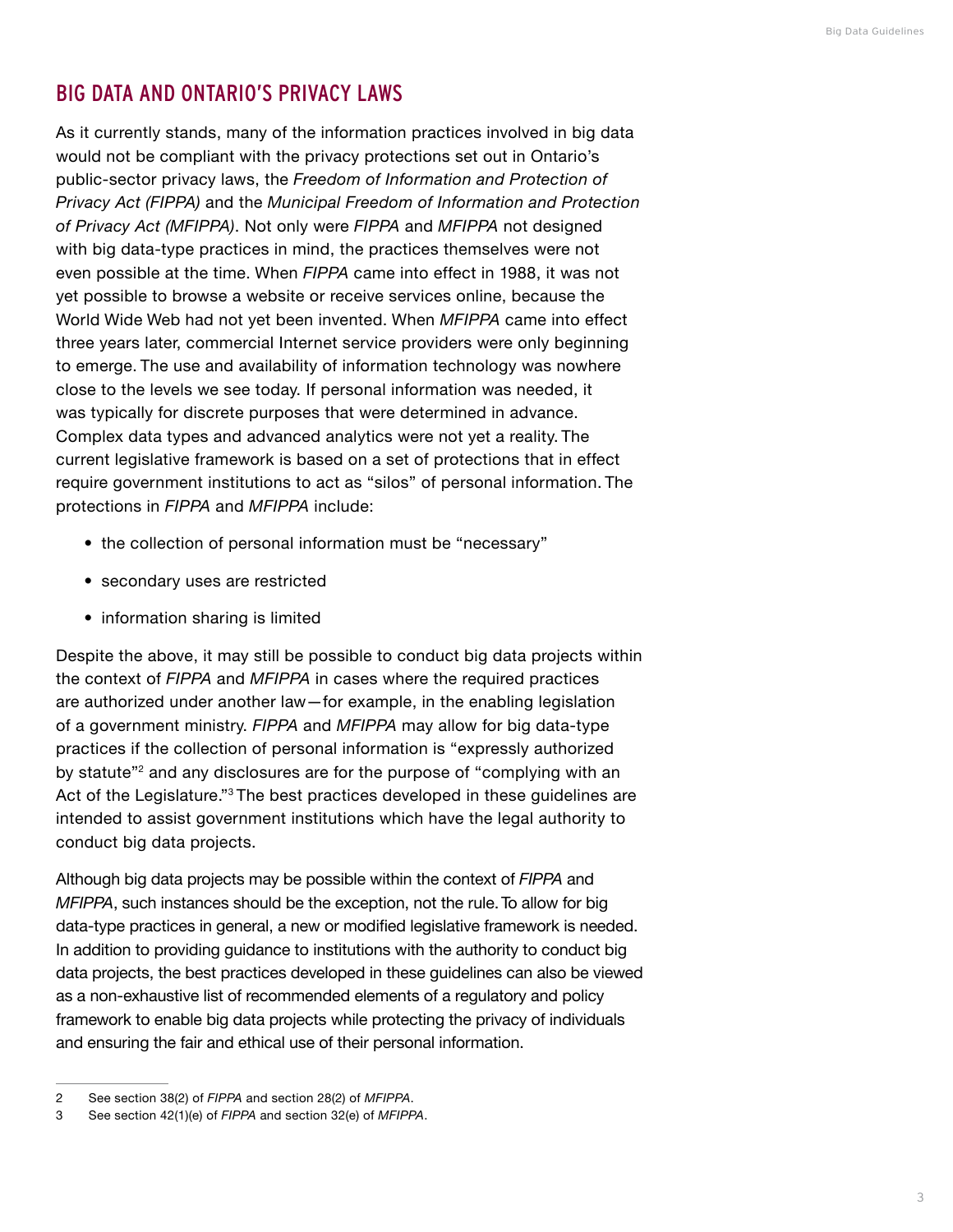<span id="page-5-0"></span>Note that any framework that enables big data projects should include provisions to ensure effective and independent oversight and require appropriate notification in the event of a breach of personal information or violation of individual rights. These and other strongly recommended elements of a regulatory and policy framework are not discussed in these guidelines.

# KEY CONSIDERATIONS AT EACH STAGE OF A BIG DATA PROJECT

A big data project can be a complex undertaking involving multiple stages, including defining the business use case, planning and conceptualization, getting support from senior management and building a team with the required expertise. This is in addition to stages that directly involve the collection, use and disclosure of personal information. To help focus the discussion of issues and best practices in this document, the process of conducting a big data project has been divided into four stages that involve the processing of personal information in some form:

- 1. collection
- 2. integration
- 3. analysis
- 4. profiling

Not every big data project will involve all four of these stages. Projects that collect data sets from secondary sources and integrate them, but whose analysis only quantifies statistical properties or explains patterns in the data and do not build predictive models or profiles will not involve the fourth stage, "profiling." Other projects may only involve the third stage, "analysis," if no data sharing, indirect collection or profiling is involved.

# STAGE 1: COLLECTION

The first stage of a big data project consists in the identification and collection of multiple data sets from various sources of personal information. Each data set will likely contain a different combination of data points or values about the individuals whose personal information is being collected.

When collecting personal information as part of a big data project, you should consider the impact of a number of issues, including:

- indirect collection and secondary purposes
- speculation of need rather than necessity
- public notification
- privacy of publicly available information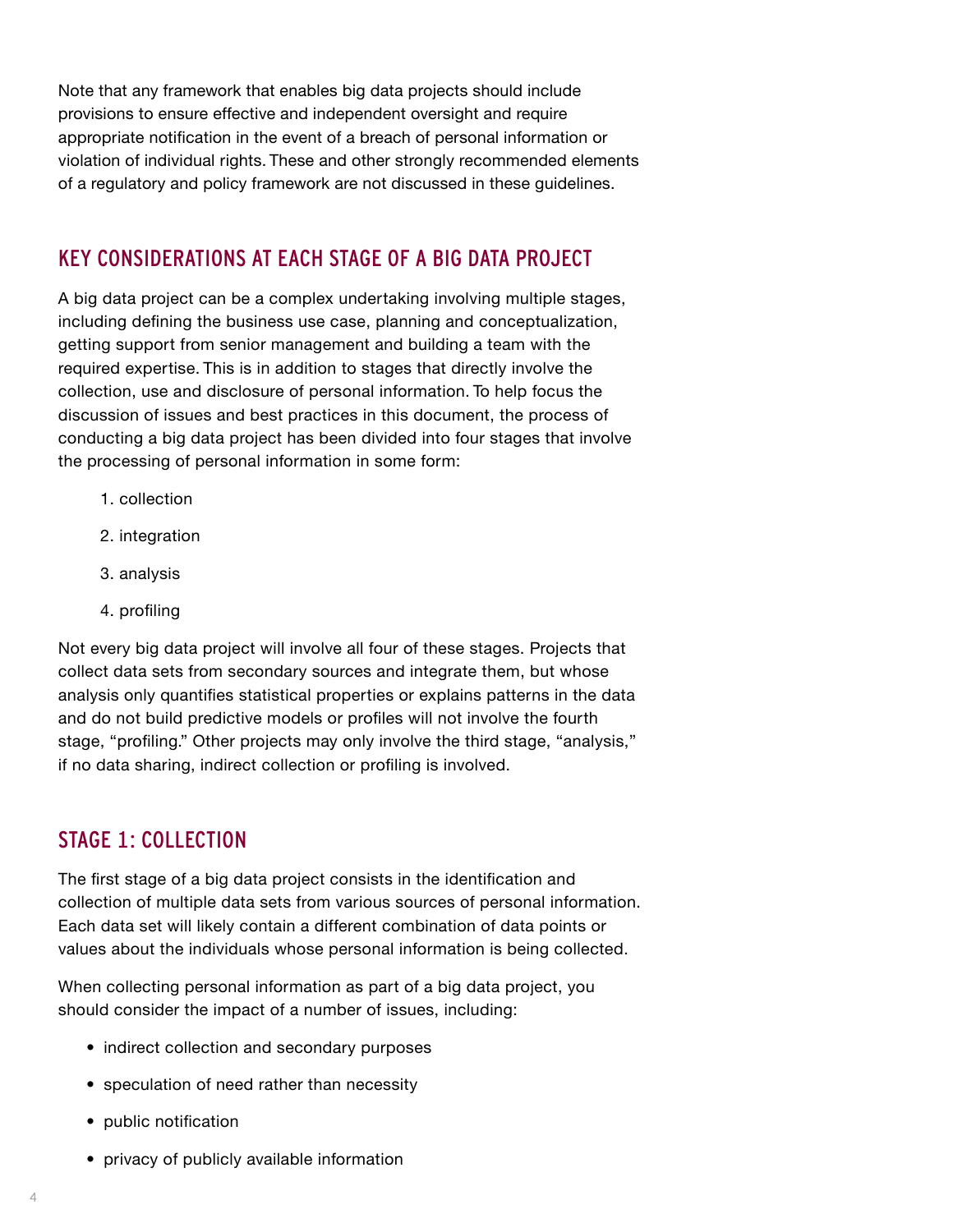#### INDIRECT COLLECTION AND SECONDARY PURPOSES

At the heart of big data lies a fundamental tension with some basic tenets of privacy and the protection of personal information. Many, if not all, of the issues that arise are the result of big data's incompatibility with two of the most fundamental principles of data protection—that (i) personal information should be collected directly from the individual to whom it pertains, and (ii) it should only be used for the purpose for which it was collected (with limited exceptions). Big data promotes neither of these principles. In general, big data involves information that has been collected indirectly, and used for a purpose which may not have been intended at the time of the original collection.

Although this tension is real and pressing, it is not irresolvable. With the appropriate safeguards in place, it is possible to protect the privacy of individuals and ensure the fair and ethical processing of their personal information while conducting big data projects. While specific safeguards are discussed later in this document, a big data project should have the legal authority to directly or indirectly collect any personal information involved in it and use the information for the purposes of the project.

**Best practice:** Ensure that you have the legal authority to directly or indirectly collect any personal information involved in your big data project and use it for the purposes of the project.

#### SPECULATION OF NEED RATHER THAN NECESSITY

The collection practices of big data are informed by the unique approach it takes to the analysis of information. Big data does not start out with a preconceived rule or hypothesis and then look to the data as a means of supporting or proving it, as was common in traditional, "little" data analyses. Instead, big data "fishes" for statistically significant patterns or correlations without prior knowledge of what they are and, in certain cases, why they may be useful.

An issue that emerges from this type of analysis is that big data projects often find themselves at odds with another fundamental principle of data protection—data minimization or the practice of limiting the collection of personal information to that which is directly relevant and necessary to achieving a specified purpose. If the rule or hypothesis to be derived is not known in advance of analyzing the information, how can you select a minimal set of data elements to support or prove it? In other words, how can a set of data elements be "directly relevant" and "necessary" when their respective utility or role in the overall analysis may not be known at the time of collection?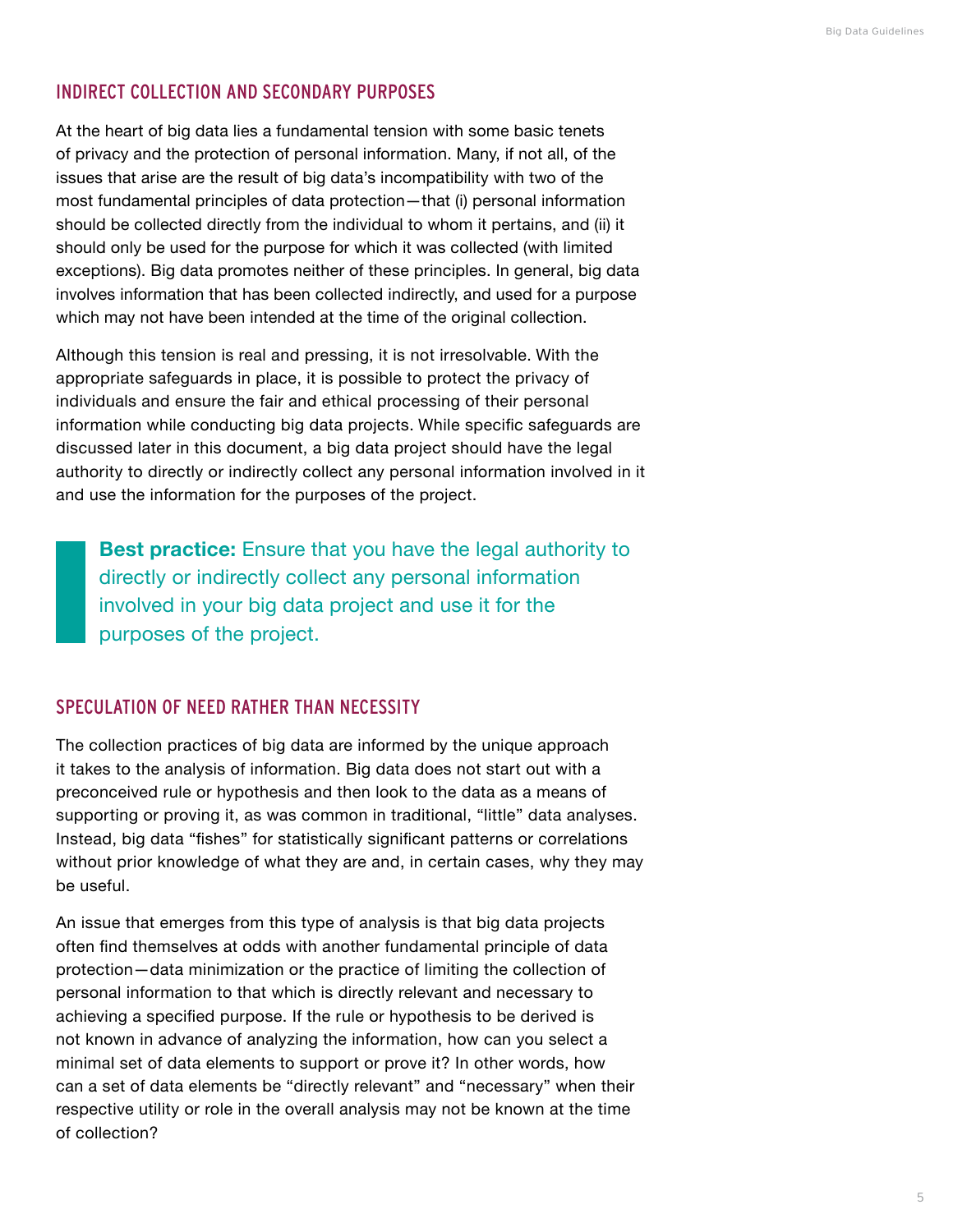Although all inquiry, by nature, presupposes some lack of knowledge in the underlying subject-matter, no big data project, like any scientific endeavour, should base its collection of data elements on mere speculation. A common refrain in data science is: "Garbage in, garbage out!" The more relevant the data, the greater the chances of success. Although the rule or hypothesis may not be known in advance of the analysis when using big data, at a minimum, the collection of data elements should be conceptually related to the subject-matter under investigation and be directly informed by the question being asked. Moreover, the purpose of a big data project should always be tied to the mandate of the institution.

To protect privacy and ensure the fair and ethical processing of personal information, a collection of personal information done within the context of a big data project should be reviewed and approved by a research ethics board (REB) or similar body. The REB reviewing the collection practices of the big data project should consider a number of factors when deciding whether to approve a big data project, including:

- whether the personal information that is to be collected is reasonably limited, taking into consideration the objectives of the project and the nature of the mathematical and statistical procedure to be used
- whether the potential benefits to be derived from the project outweigh the foreseeable risks to the individuals whose personal information is being collected
- whether adequate safeguards will be in place to protect the privacy of the individuals whose personal information is being collected and to preserve the confidentiality of the information
- the potential for the personal information that is to be collected to stigmatize, discriminate or otherwise result in the unfair treatment or consideration of an individual or group of individuals

In addition to collection practices, a REB should also consider the privacy, fairness and ethical implications of the integration, analysis and profiling stages of a big data project, if applicable, in its review and approval of the project.

The level of review required of a big data project can vary depending on the level of risk it presents to individuals and groups. Big data projects that present lower levels of risk can receive less scrutiny than projects presenting higher levels of risk. The REB should be comprised of individuals with the necessary knowledge, expertise or representation in areas relevant to the project, such as:

- research ethics
- data science and analytics
- privacy and other relevant laws
- the public or community membership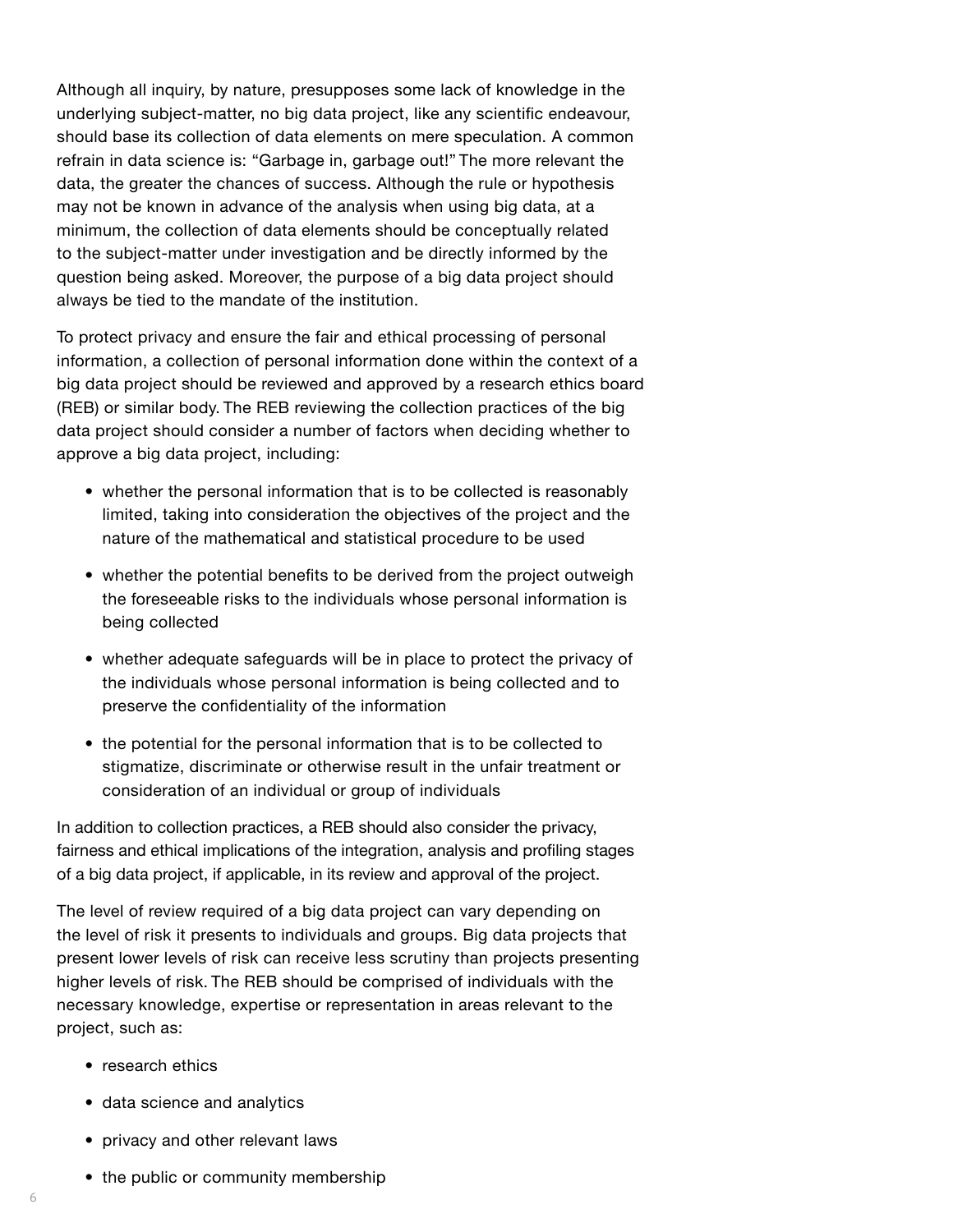**Best practice**: Ensure that the privacy, fairness and ethical implications of your big data project are reviewed and approved by a research ethics board or similar body.

#### PUBLIC NOTIFICATION

The indirect collection and secondary use of personal information at the heart of big data creates additional challenges to the openness and transparency of big data projects. The nature of big data makes it difficult, if not impossible, to notify individuals at the time of the original collection in any meaningful way about the existence or purpose of big data projects involving their personal information. However, if individuals are to have a say in how their personal information is processed, they must be aware, or have a means of becoming aware, of the full extent to which it is collected, used and disclosed. How can individuals become aware of big data projects involving their personal information?

To promote openness and transparency, a description of each big data project should be published on the host institution's website to enable individuals to become informed about how their personal information is being processed. The description should contain relevant information about the big data project, including:

- the title of the project
- the purpose and public benefit of the project
- a description of the data sets involved, including their sources, and the procedure used to analyze the data
- the output of the analysis
- retention schedules for the data sets involved

**Best practice**: Ensure that you publish a description of your big data project on your institution's website.

#### PRIVACY OF PUBLICLY AVAILABLE INFORMATION

While in the past it may have seemed appropriate to assume that individuals forfeit any right to privacy in personal information about themselves they make available online, in the context of big data, this position is increasingly problematic. When using big data, the potential uses and insights that can be derived from a piece of information are no longer discrete and recognizable in advance. Personal information that may be innocuous on its own can be collected, integrated and analyzed with other sets of personal information to reveal hidden patterns and correlations that only an advanced algorithm

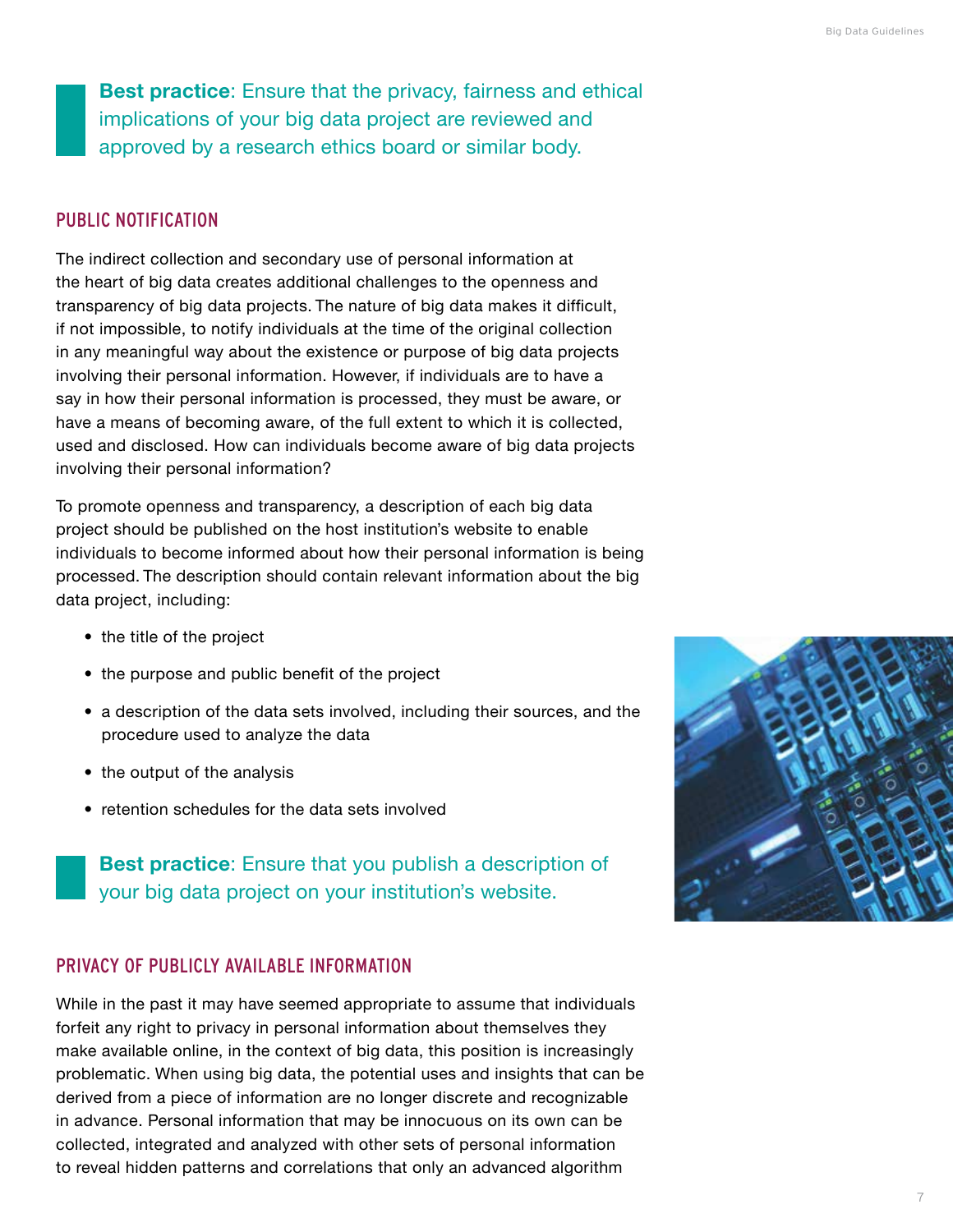<span id="page-9-0"></span>can uncover due to the size and complexity of the information. Because individuals would likely not expect their personal information to be used in such ways, institutions should assume that individuals have a reasonable expectation of privacy in publicly available information.

To protect the privacy of individuals, you should consider treating personal information that is publicly available the same as non-public personal information when conducting big data projects.

**Best practice**: Consider treating any publicly available personal information involved in your big data project the same as non-public personal information.

# STAGE 2: INTEGRATION

Once you have identified and collected the data sets involved in your big data project, the second stage consists in combining and linking the information together to form a single integrated data set. Also known as "compilation" or "consolidation," this stage is primarily concerned with preparing the information for analysis.

The topic of data integration—sometimes called "data linking/linkage" and "data/computer matching"—predates big data and concerns regarding it have been raised since at least the creation of data protection and privacy laws. For example, the 1980 report of the Ontario Williams Commission (*Public Government for Private People: The Report of the Commission on Freedom of Information and Individual Privacy*) provides a high-level description of some of the issues that arise from combining and linking data sets together:

The prospects of greater integration of data bases raises, in turn, a number of informational privacy issues […]. The possibility that information gathered for one purpose might be used for quite a different purpose is enhanced. The use of data linkage may increase the likelihood that decisions will be based on erroneous information, or on the basis of an individual's historical record rather than his current circumstances or more recent pattern of conduct. In short, it is feared that the use of such dossiers may constitute a form of data surveillance which might operate against the legitimate interests of the individual.4

Not only do the above issues continue to be relevant today, but their importance is only magnified within the context of big data. Although they remain valid, some of these issues are discussed elsewhere in this

<sup>4</sup> *Public Government for Private People: The Report of the Commission on Freedom of Information and Individual Privacy*, vol. 3 (Toronto: Queen's Printer, 1980), 771.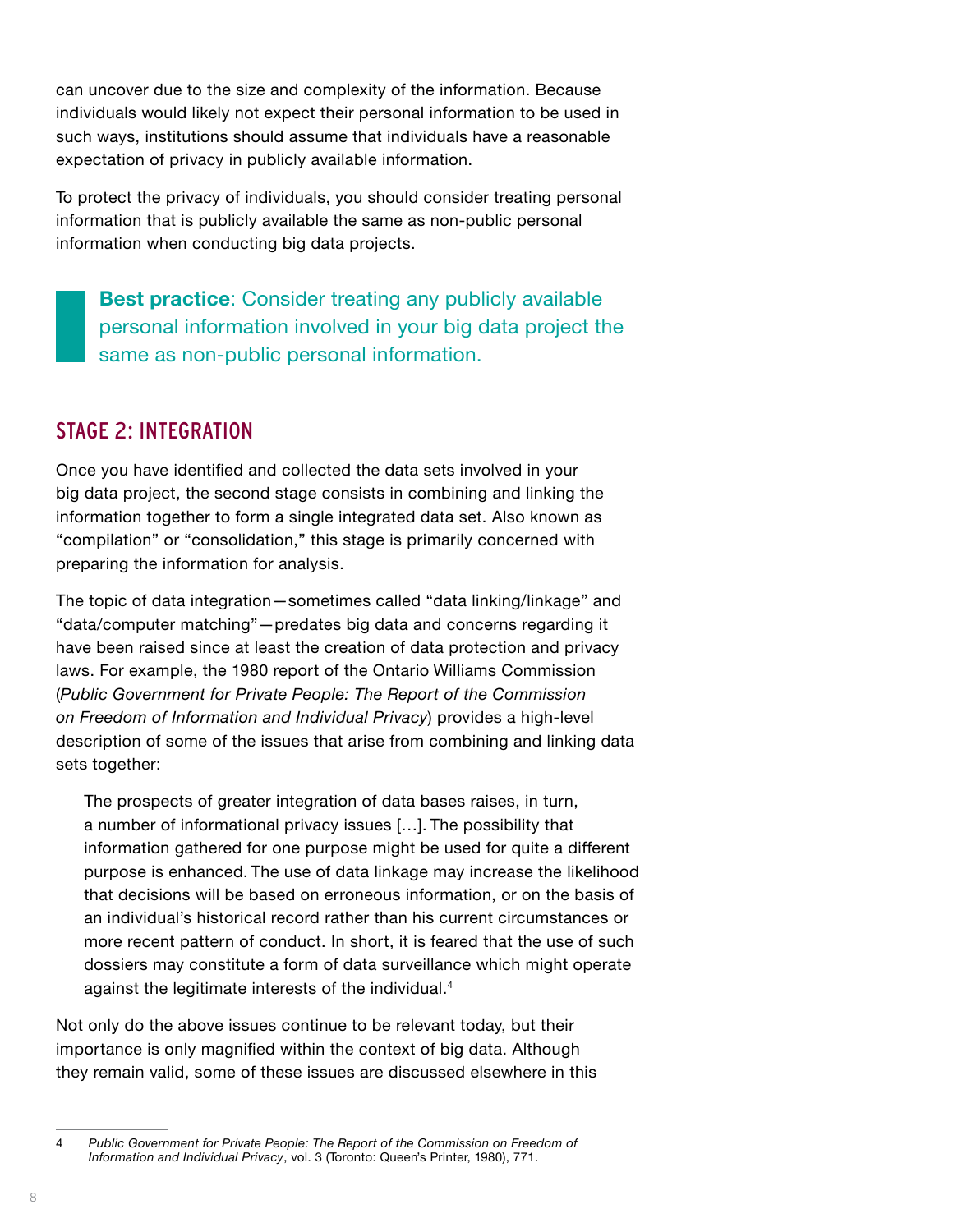document. In this section, the issues under consideration are limited to those that arise from the act of combining and linking data sets together.

When integrating data sets containing personal information as part of a big data project, you should consider the impact of a number of issues, including:

- linking errors from probabilistic linkages
- inadequate separation of policy research and administrative functions
- creation of new databases

#### LINKING ERRORS FROM PROBABILISTIC LINKAGES

For data sets to be linked together, they must share a unique identifier or group of identifying fields about the individuals whose personal information is contained in them. Only data sets that share a unique identifier or group of identifying fields can compare their respective values for matches. Each match constitutes a combination of records that may be linked together on the basis that they refer to the same individual.

Because of the diversity of sources of personal information, it is rare for data sets collected as part of a big data project to share a unique identifier—for example, a health card number—or to have a group of identifying fields with consistently high data quality. However, if this is the case, the linking procedure is straightforward: do a direct comparison of identifiers and link the records together with identical values. This procedure is known as "deterministic" linkage.

What is more likely is that the data sets will share a group of identifying fields but have inconsistencies in their values that may be caused by differences in data quality and formatting. For example, in a group of fields containing first name, middle name, last name, date of birth and gender, the same individual's first name may be spelled "Michael" in one data set but "Mike" in another; one data set may contain the full middle name whereas another only has the first initial; and the date of birth may be recorded as "February 11, 1991" in one data set but as "February 12, 1991" in another.

To account for such variations, non-deterministic linking procedures typically work by calculating the probability that two records refer to the same individual and then comparing that probability to two thresholds: a "match" and a "non-match" threshold. If the probability is lower than the non-match threshold, the records are not considered a match. If the probability equals or exceeds the match threshold, the records are considered a match and linked together. Probabilities that fall in between the two thresholds are reviewed manually. This procedure is known as "probabilistic" or "fuzzy" linkage.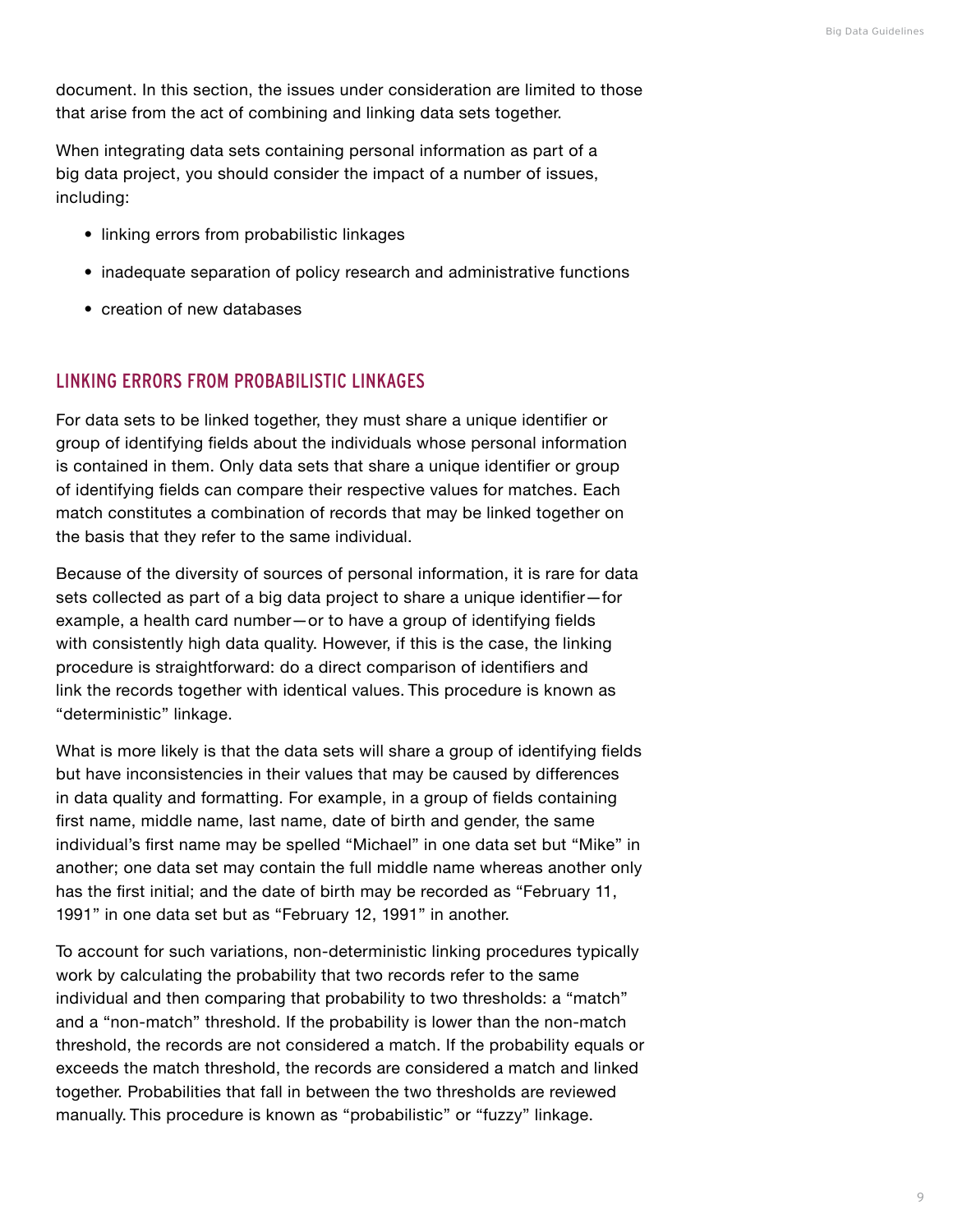The non-deterministic nature of probabilistic linkages as well as the selection of identifying fields in both deterministic and probabilistic linkages raises issues related to another fundamental principle of data protection—the data quality principle or the principle that personal information should be accurate, complete and kept up-to-date to the extent necessary to fulfill the purposes of its use. If a comparison of records is probabilistic, involving a degree of variability in the values of identifying fields, what is an appropriate threshold to determine the existence of a match or non-match? Indeed, if the data sets to be linked do not share a unique identifier, what is an appropriate group of fields to identify individuals uniquely across the data sets?

While the data quality principle recognizes the importance of maintaining the accuracy of personal information, the level of accuracy it requires is not absolute, but rather depends on the proposed use of the information. Applied to record linkages, this means that the required level of accuracy of a linking procedure may vary depending on the use of the linked data sets and the purposes of the big data project. For example, linked data sets used for the purposes of drawing conclusions about a population as a whole would generally be held to a lower standard of accuracy than linked data sets used for the purposes of making decisions about specific individuals.

When integrating data sets as part of a big data project, you should ensure that the record linkage procedure is accurate to the extent necessary to fulfill the purposes of the project.

**Best practice**: Ensure that your record linkage procedure is accurate to the extent necessary to fulfill the purposes of your big data project.

## INADEQUATE SEPARATION OF POLICY ANALYSIS AND ADMINISTRATIVE **FUNCTIONS**

The overall delivery of a government program (or service) can be divided into two basic functions:

- 1. an administrative function in which the program is delivered directly to members of the public
- 2. a policy analysis function in which the program undergoes planning and evaluation, including policy development, system planning, resource allocation and performance monitoring

In most cases, personal information collected for the purpose of administering a program can be used for the secondary purpose of fulfilling the policy analysis function of the program. If individuals have participated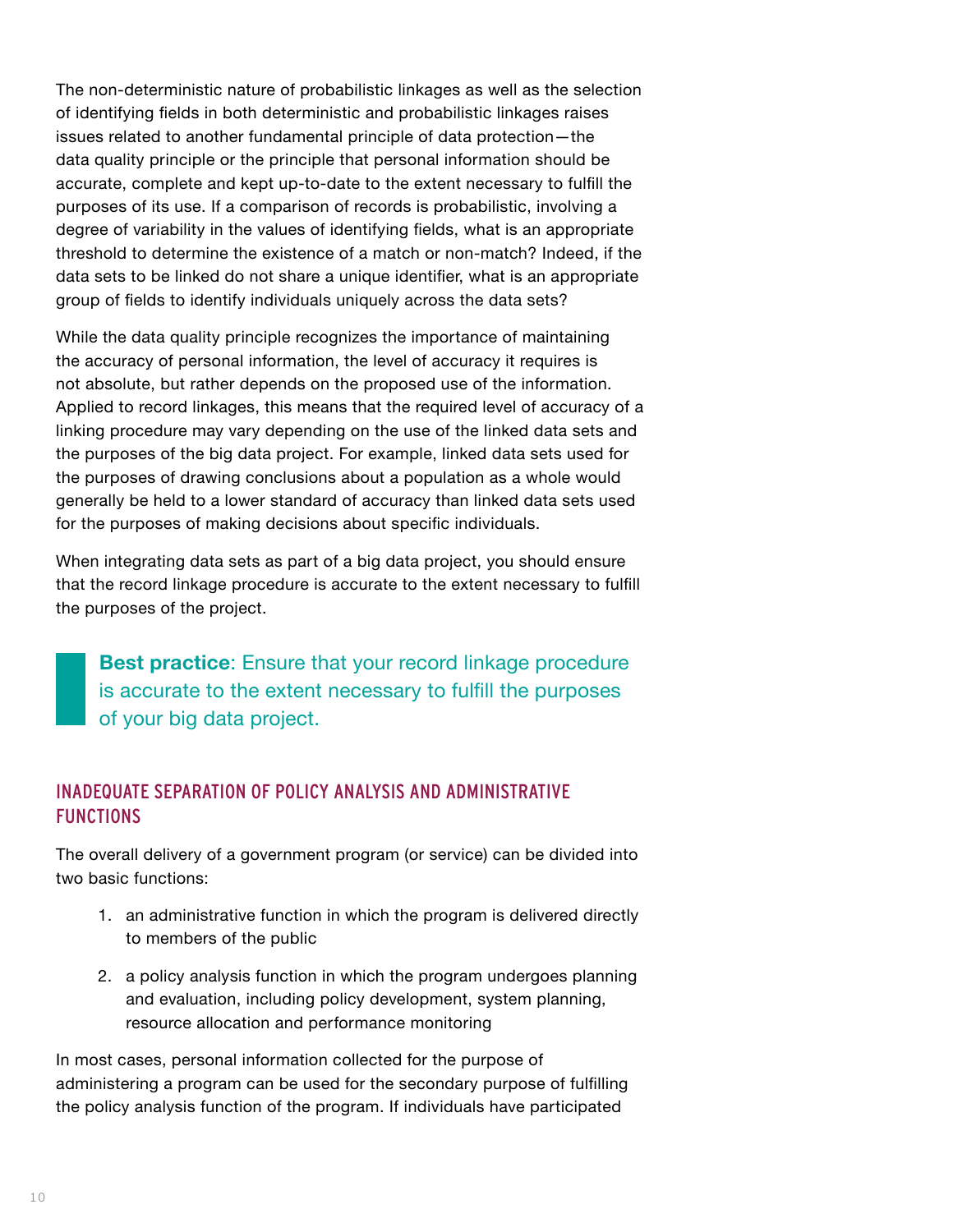in a government program, it is generally considered a "consistent purpose" for their personal information to be used subsequently in the planning and evaluation of the program.

However, what may be considered a "consistent purpose" does not work in the opposite direction. Personal information collected as part of the policy analysis function of a program cannot, in general, be used subsequently in the administration of the program. There are two reasons for this. First, individuals who volunteer their personal information for a policy analysis purpose are often assured, like any primary research project, that their participation will remain confidential, unless the findings of the analysis directly benefit them. In the absence of any direct benefit, the reuse of participants' personal information to make decisions about them individually would go against this assurance.

Second, policy analysis activities are typically only concerned with individuals insofar as their information is required to draw conclusions about a population as a whole. By making general observations rather than specific decisions about individuals, most policy analysis offers its participants a level of privacy protection by default. To void this protection by reusing participants' personal information for administrative purposes would compromise the integrity of the project and erode public trust in the process.

When conducting a big data project to fulfill the policy analysis function of a program, government institutions may end up collecting and integrating data sets of personal information that go beyond the personal information collected for the purpose of administering the program. This potential for separate data sets collected for incompatible purposes to arise within the same institution raises the issue of their functional separation. How can the use of personal information to fulfill the policy analysis function of a program be separated from the use of personal information as part of the administration of the program?

Administrative and policy analysis functions require different classes of information to fulfill their respective purposes. While the administration of a program must use identifiable information to deliver the program to specific individuals, policy analysis can use non-identifiable information to draw conclusions about a population as a whole. Because of these differences, administrative and policy analysis functions can be separated through *de-identification*. <sup>5</sup> If linked data sets are de-identified, they can only be used to fulfill the policy analysis function of a program and cannot be used in the administration of the program.

<sup>5</sup> De-identification is the process of removing any information that identifies an individual, or for which there is a reasonable expectation that the information could be used, either alone or with other information, to identify an individual, while preserving as much utility in the information as possible. See Office of the Information and Privacy Commissioner of Ontario, *De-identification Guidelines for Structured Data*, June 2016, [https://www.ipc.on.ca/wp-content/uploads/2016/08/](https://www.ipc.on.ca/wp-content/uploads/2016/08/Deidentification-Guidelines-for-Structured-Data.pdf) [Deidentification-Guidelines-for-Structured-Data.pdf](https://www.ipc.on.ca/wp-content/uploads/2016/08/Deidentification-Guidelines-for-Structured-Data.pdf).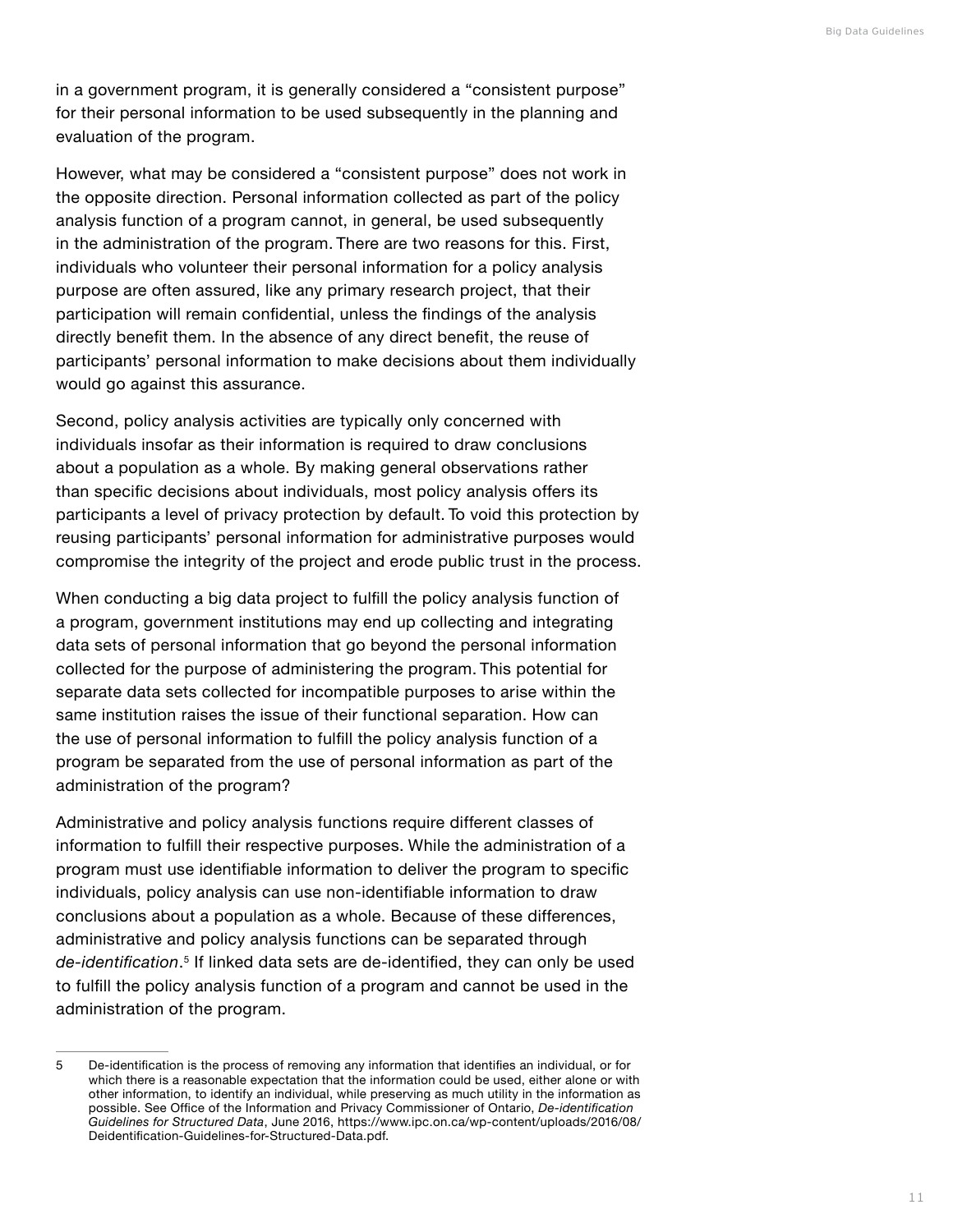The de-identification of integrated data sets also acts as an important mitigation measure in helping to address the inherent tension between big data and the principle of data minimization. Although de-identification does not limit the scope of data elements collected and integrated as part of a big data project, it adds a layer of privacy protection after the fact insofar as it reduces the identifiability of the information to be analyzed. A benefit of this is that it helps to protect against theft, loss and unauthorized disclosures of personal information, in addition to unauthorized uses.

When integrating data sets as part of a big data project, you should de-identify any personal information in the linked data sets to ensure adequate separation between your policy analysis and administrative functions. In addition to deidentification, you may also wish to explore the effectiveness of a number of emerging technologies in the area of privacy-protective data analysis.<sup>6</sup>

**Best practice**: De-identify your linked data sets to ensure adequate separation between your policy analysis and administrative functions.

#### CREATION OF NEW DATABASES

Data sets that have been collected and integrated as part of a big data project can reveal a great deal about the individuals whose personal information is contained in them. While individual pieces of personal information may not reveal much about an individual on their own, when linked together and compiled from a variety of sources or over time, an increasingly detailed portrait of individuals' lives may begin to emerge. When this happens within the context of a big data project, it can lead to the creation of a new government database containing a disproportionate amount of information about the personal aspects of individuals. The sensitivity and comprehensiveness of such a database would make it an attractive target for unauthorized access, theft or use in ways that disadvantage certain individuals or groups.

While a big data project may require increases in the amount and types of personal information collected and integrated by government institutions, in most cases there is no practical requirement to retain the information indefinitely. To be successful, a big data project need only retain personal information for the duration of the project.

<sup>6</sup> Although not yet fully mature, formal mathematical approaches to privacy, such as differential privacy and synthetic data, as well as advanced cryptographic techniques, such as secure multiparty computation and fully homomorphic encryption, may also protect the privacy and confidentiality of individuals while allowing integrated data sets to be analyzed.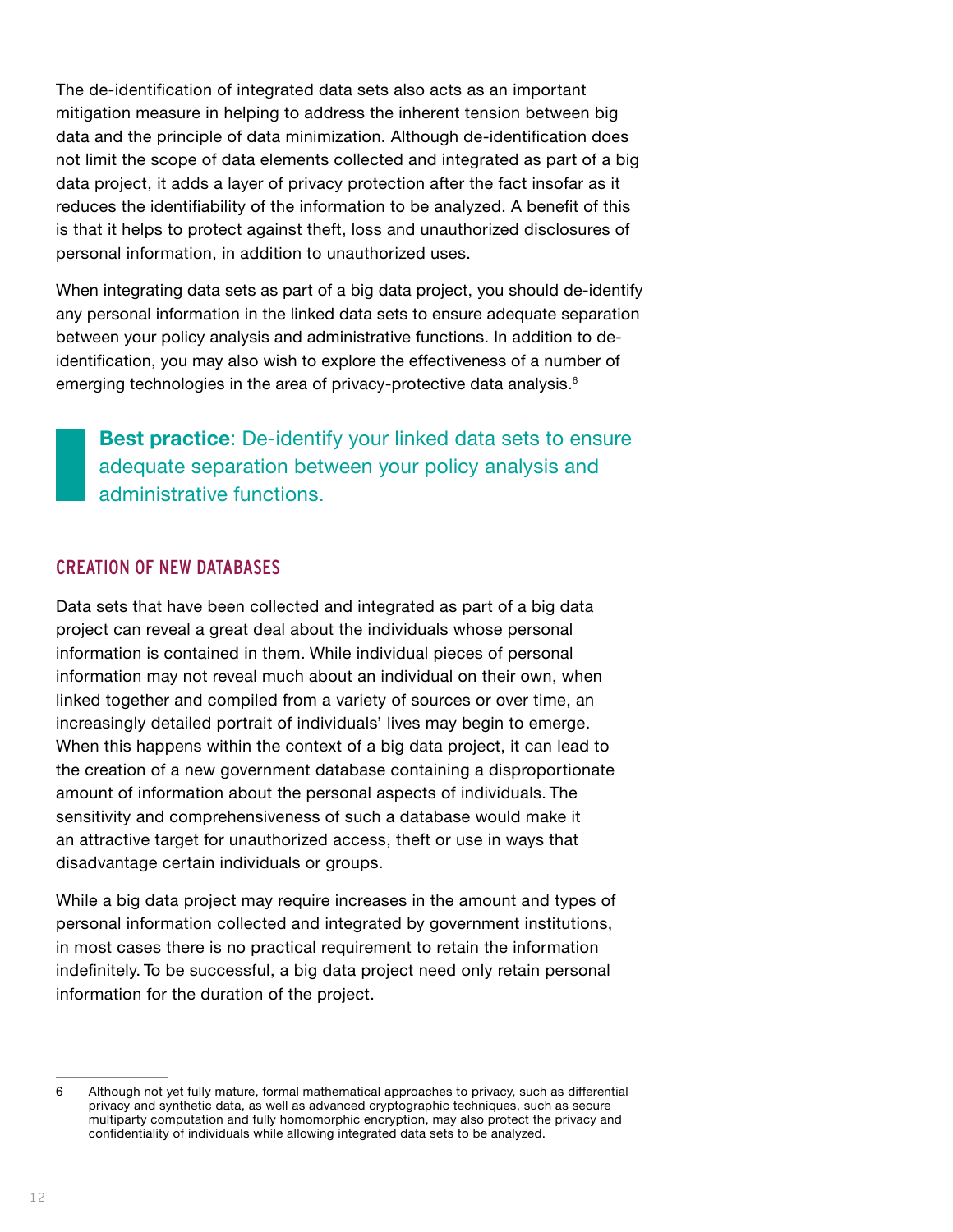<span id="page-14-0"></span>When integrating data sets as part of a big data project, you should ensure that the integration does not result in the creation of a new permanent database of personal information, and that all copies of data sets containing personal information are destroyed as soon as is reasonably possible.

**Best practice**: Ensure that your integration of data sets does not result in the creation of a permanent database of personal information, and that all copies of data sets containing personal information involved in your big data project are destroyed as soon as is reasonably possible.

# STAGE 3: ANALYSIS

Once you have integrated the data sets collected as part of your big data project, the third stage of the process consists in analyzing them to derive new insights and findings. Depending on the objectives of your big data project, the type of mathematical and statistical procedure used to analyze the information may differ. In general, there are three possibilities, each resulting in a different type of outcome. When analyzing information, a big data project may:

- 1. quantify properties, resulting in summary statistics
- 2. uncover hidden patterns and correlations, resulting in a rule or explanation of some phenomenon
- 3. build a predictive model, resulting in a profile of individuals

Although different procedures may be used to analyze information as part of a big data project, the issues that arise at this stage of the process do not stem from the type of procedure used so much as from the selection and composition of the data sets themselves. When analyzing information as part of a big data project, you should consider the impact of a number of issues, including:

- poor data quality
- biased data sets
- discriminatory proxies
- spurious correlations

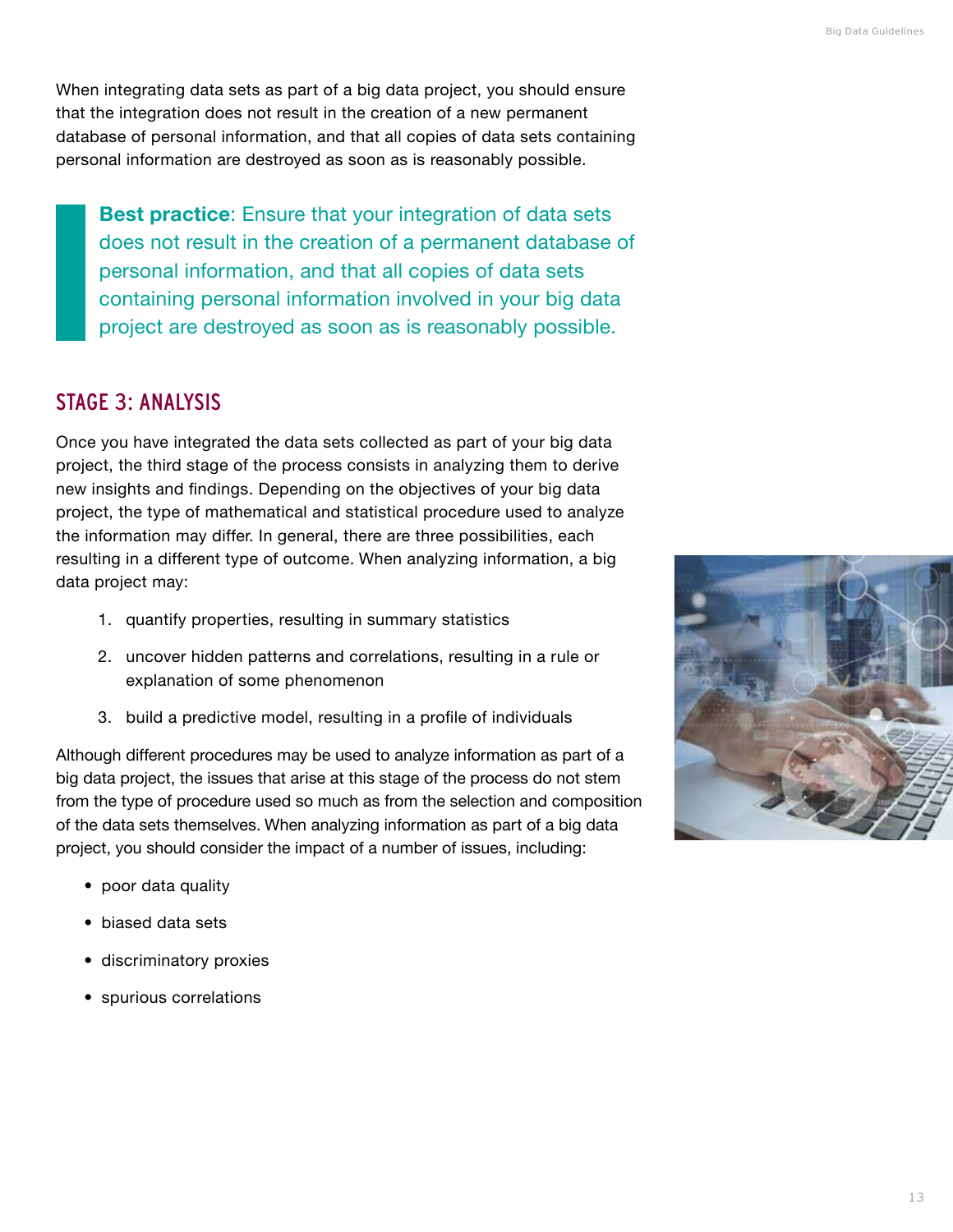#### POOR DATA QUALITY

The greater the variety of data sets analyzed as part of a big data project, the greater the potential for errors and inconsistencies to appear in the information. Data quality issues can be exacerbated by the diversity of sources and types of personal information involved in big data projects.

As discussed above, the data quality principle of data protection provides that the level of quality required of personal information depends on its proposed use. In the case of analysis, this means that the required level of accuracy, completeness and currency of a data set may vary depending on the purpose of the analysis and type of procedure used. For example, if the purpose of the analysis is to gain insight into a complex issue with a high degree of precision, then the quality of the data set will likely have to be higher than in the case of an insight into a general trend.

The size of the data set may also impact the level of data quality. For example, if the purpose of the analysis is to gain insight into a general trend, the quality of a data set with more information may not need to be as high as a data set with less information.

When analyzing an integrated data set as part of a big data project, you should ensure that the data set is accurate, complete and up-to-date to the extent necessary to fulfill the purposes of the project.

**Best practice**: Ensure that the information analyzed in your data sets is accurate, complete and up-to-date to the extent necessary to fulfill the purposes of your big data project.

#### BIASED DATA SETS

Big data is sometimes celebrated for the fact that it can analyze "all" the data and does not require the collection of samples, which only represent a subset of the target population. With sampling, care must be taken to ensure that the individuals selected for analysis accurately represent the target population. If the method of collecting samples is not properly randomized, the resulting data set may be "biased" in the sense that it excludes certain members of the population. Without the need for sampling, big data is sometimes characterized as being more objective and unbiased than traditional, "little" data analyses.

Although big data does not require the collection of samples, the data sets collected and integrated as part of a big data project are still susceptible to bias. Sampling is not the only way in which individuals or groups may be selected for inclusion or exclusion in a data set. Even if "all" the data is collected, the practices that generate the data in the first place may contain implicit biases that over- or underrepresent certain members of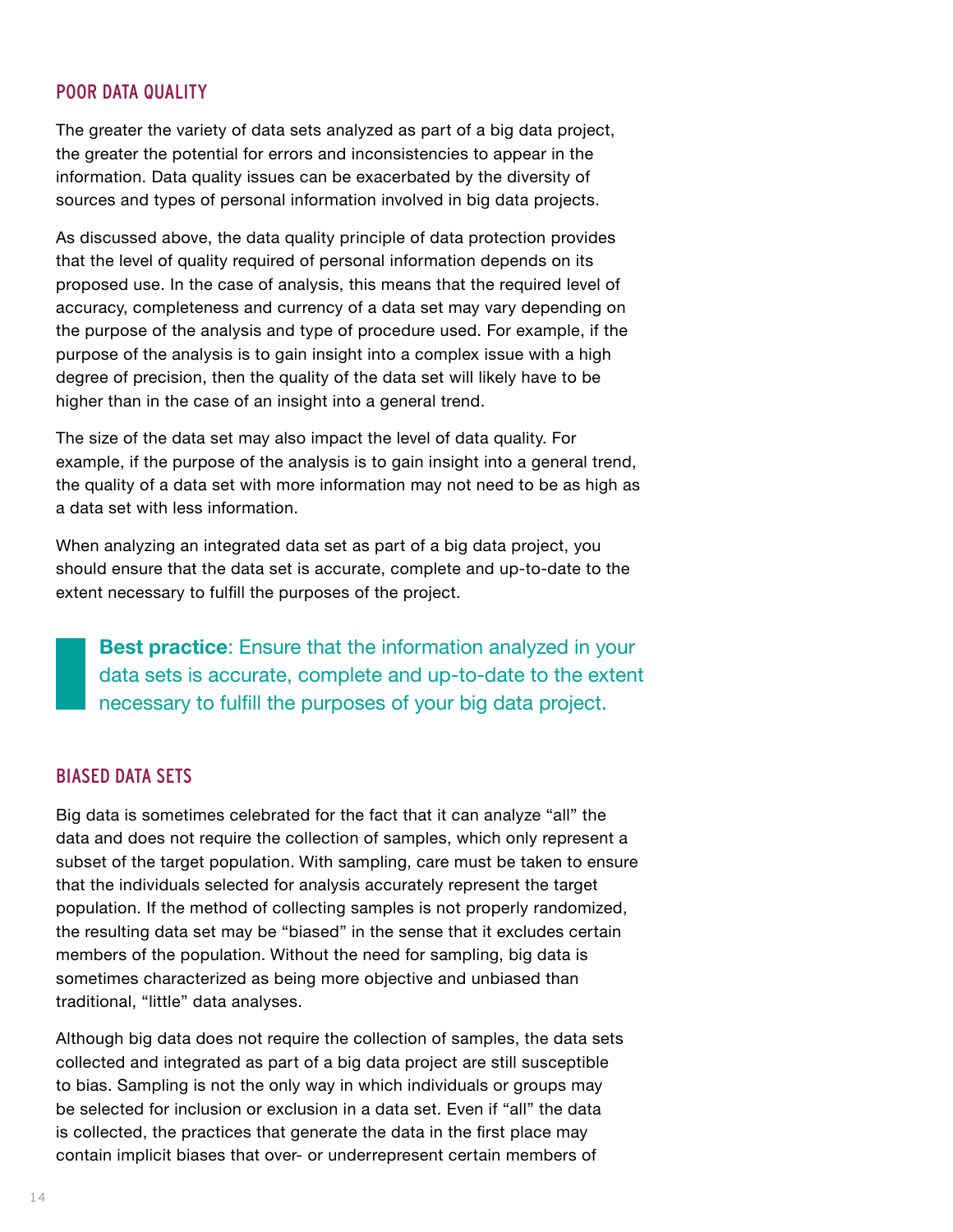the population. For example, if the practices of an organization allow for subjective or discretionary decisions to be made about individuals and these decisions disproportionately single out certain individuals over others, then the data representing those practices will simply reflect this imbalance.

Consider the case of hiring decisions. If the hiring practices of an organization have resulted in people from similar backgrounds being hired more often, then the data on those hires will reflect those decisions. If that data is then analyzed to find common attributes to screen future applicants, the biases of the earlier hiring practices can be reinforced.

Bias may also enter into data sets as a result of poor design in the delivery of a program or service. For example, if a program that is open to the public contains technical or socio-economic barriers that prevent certain groups of individuals from participating, then the data representing the outcome of the program will simply reflect this exclusion. Such biases are often the result of overly restrictive program requirements.

When analyzing an integrated data set as part of a big data project, you should ensure that it is representative of the target population to the extent necessary to fulfill the purposes of your big data project. When assessing the representativeness of a data set, you should consider a number of factors, including:

- whether the practices that generated the data set allowed for discretionary decisions
- whether the program or service contained requirements that were overly restrictive

**Best practice**: Ensure that the information analyzed in your data sets is representative of the target population to the extent necessary to fulfill the purposes of your big data project.

#### DISCRIMINATORY PROXIES

Section 15 of the *Canadian Charter of Rights and Freedoms* (Charter) guarantees every individual a right to "equal protection and equal benefit of the law without discrimination," and in particular without discrimination based on "race, national or ethnic origin, colour, religion, sex, age or mental or physical disability." This right to non-discrimination extends to the collection, use and disclosure of personal information by government institutions.

While the Charter prohibits the unfair treatment or consideration of individuals based on certain protected personal characteristics, the diversity of sources and types of personal information involved in big data projects can create challenges to institutions' compliance with this requirement.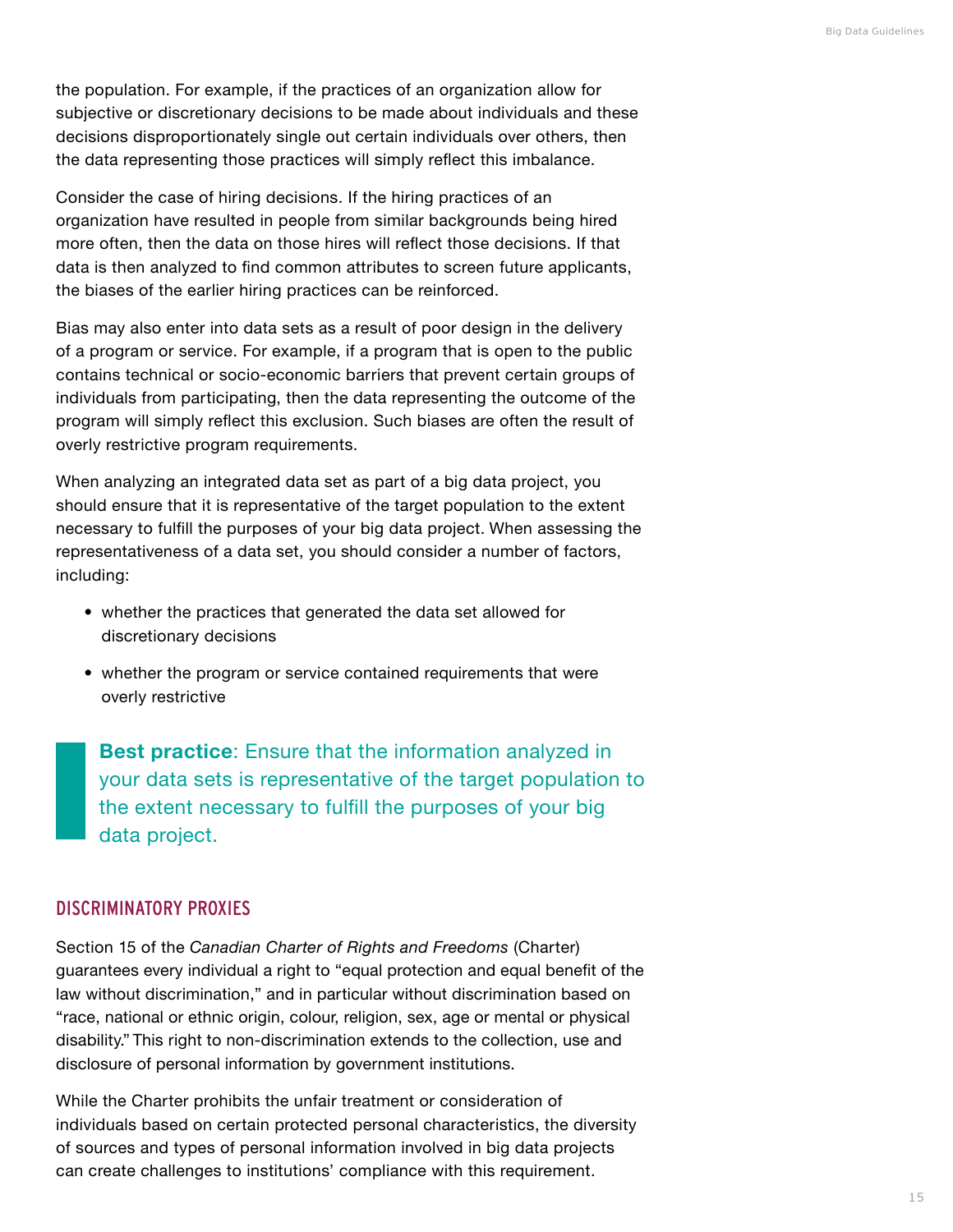This is especially true in cases where the analyzed information contains a variable that is not itself explicitly protected but correlates with a protected characteristic. For example, if a geographic region contains a high percentage of individuals with the same racial or ethnic background, then a big data project that analyzes geographic regions to build a profile of the individuals living in them may result in decisions being made about those individuals that are, in effect, based on race and ethnicity.

When analyzing an integrated data set as part of a big data project, you should be aware of the potential for variables to correlate with protected personal characteristics and ensure that your analysis does not result in any such variables being used as proxies for prohibited discrimination. In addition to the information involved, the outcome of the analysis may need to be reviewed by a REB or similar body to determine its potential for such discrimination.

**Best practice**: Be aware of the potential for variables to correlate with protected personal characteristics and ensure that the analysis of your integrated data set does not result in any such variables being used as proxies for discrimination.

#### SPURIOUS CORRELATIONS

One of the purposes of analyzing information is to discover patterns or statistical relations which may indicate meaningful relationships among the variables involved. On the basis of such discoveries, insights into the corresponding subject matter may be generated and rules for predictive models may be derived.

While increases in computing power and the development of advanced algorithms have enabled big data to detect the presence of increasingly complex relationships among increasingly large numbers of variables, this ability brings with it an all-important risk. With so many combinations of variables at play, there are likely to be some that appear to be meaningful without actually being so. When analyzing an integrated data set as part of a big data project, understanding the difference between correlation and causation is key.

Correlation means that the values of two variables in a data set are statistically related. For example, they tend to increase or decrease together. Causation is the stronger claim that the variables relate by necessity and that a change in one always brings about a change in the other. Discovering a correlation, however, does not necessarily mean that the change in one variable was the cause of the change in the other variable. The two could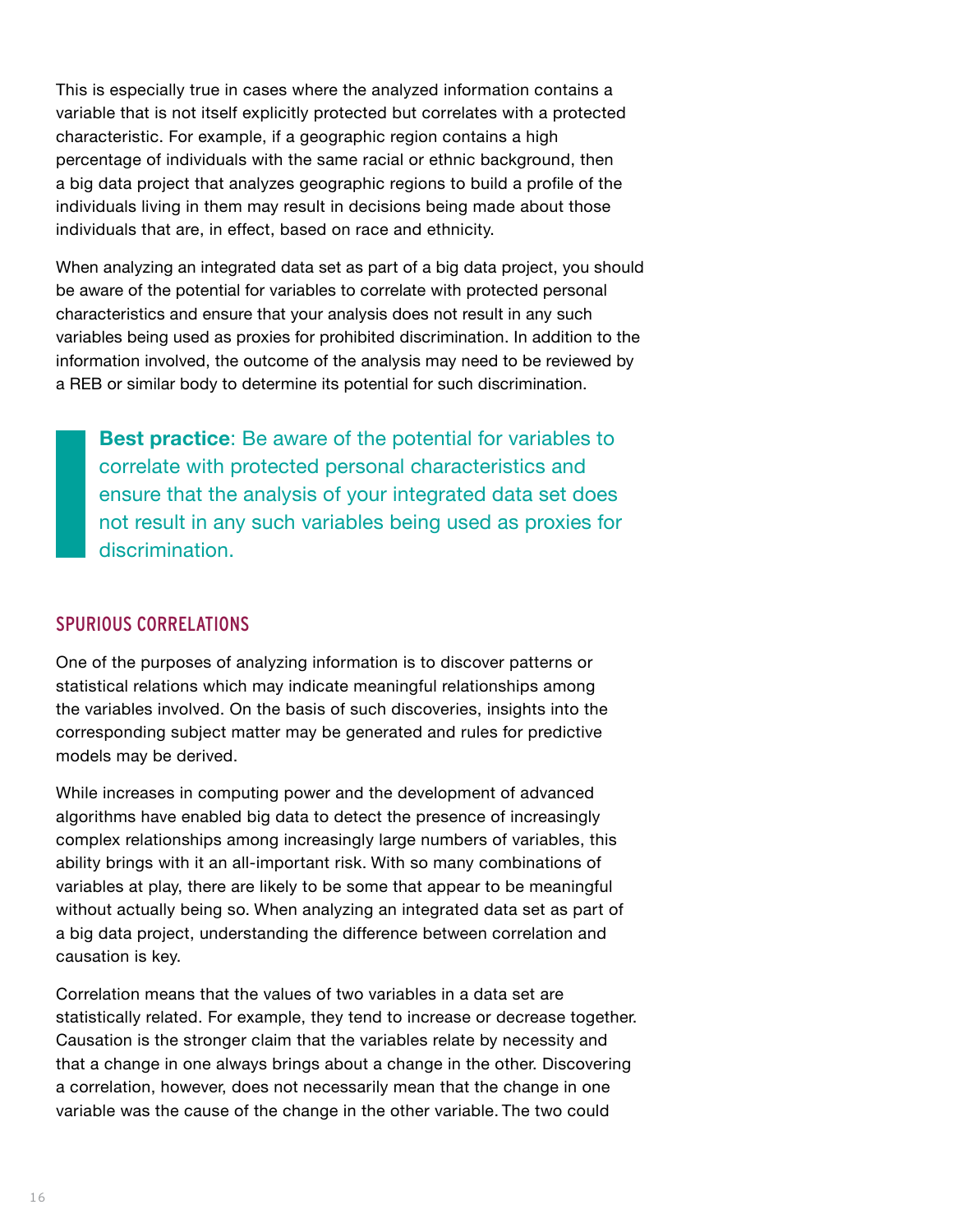<span id="page-18-0"></span>simply relate by chance, in which case the relationship between them would be coincidental rather than causal, or they could both be related to a third variable that was not considered. While two variables that share a causal relation should always correlate in a data set, a correlation by itself does not imply causation.

When analyzing an integrated data set as part of a big data project, you should be aware of the potential for spurious correlations and ensure that any patterns discovered in the analysis are meaningful. You may need to verify the results of the analysis in a manner that is independent of the procedure used in order to ensure the meaningfulness of certain patterns.

**Best practice**: Be aware of the potential for spurious correlations and ensure that any patterns discovered in the analysis of your integrated data set are meaningful.

# STAGE 4: PROFILING

Only big data projects that build a predictive model or profile of individuals as a result of the analysis conducted in stage three will involve the fourth stage of the process. This stage consists in using the now built model to evaluate or predict attributes of individuals on a case-by-case basis.

In the context of big data, profiling is a type of automated processing of personal information. It works by taking an individual's personal information and inputting it into a predictive model, which then processes the information according to the set of rules established by the model to produce an evaluation or prediction concerning one or more attributes of the individual.

Depending on the objectives of the big data project, profiling may be used to evaluate or predict different attributes of individuals. For example, it may be used to evaluate or predict an individual's eligibility for programs or services, economic situation, health, behaviour or movements.

When using a predictive model or profile to evaluate or predict attributes of individuals as part of a big data project, you should consider the impact of a number of issues, including:

- lack of transparency
- false predictions
- individuals as objects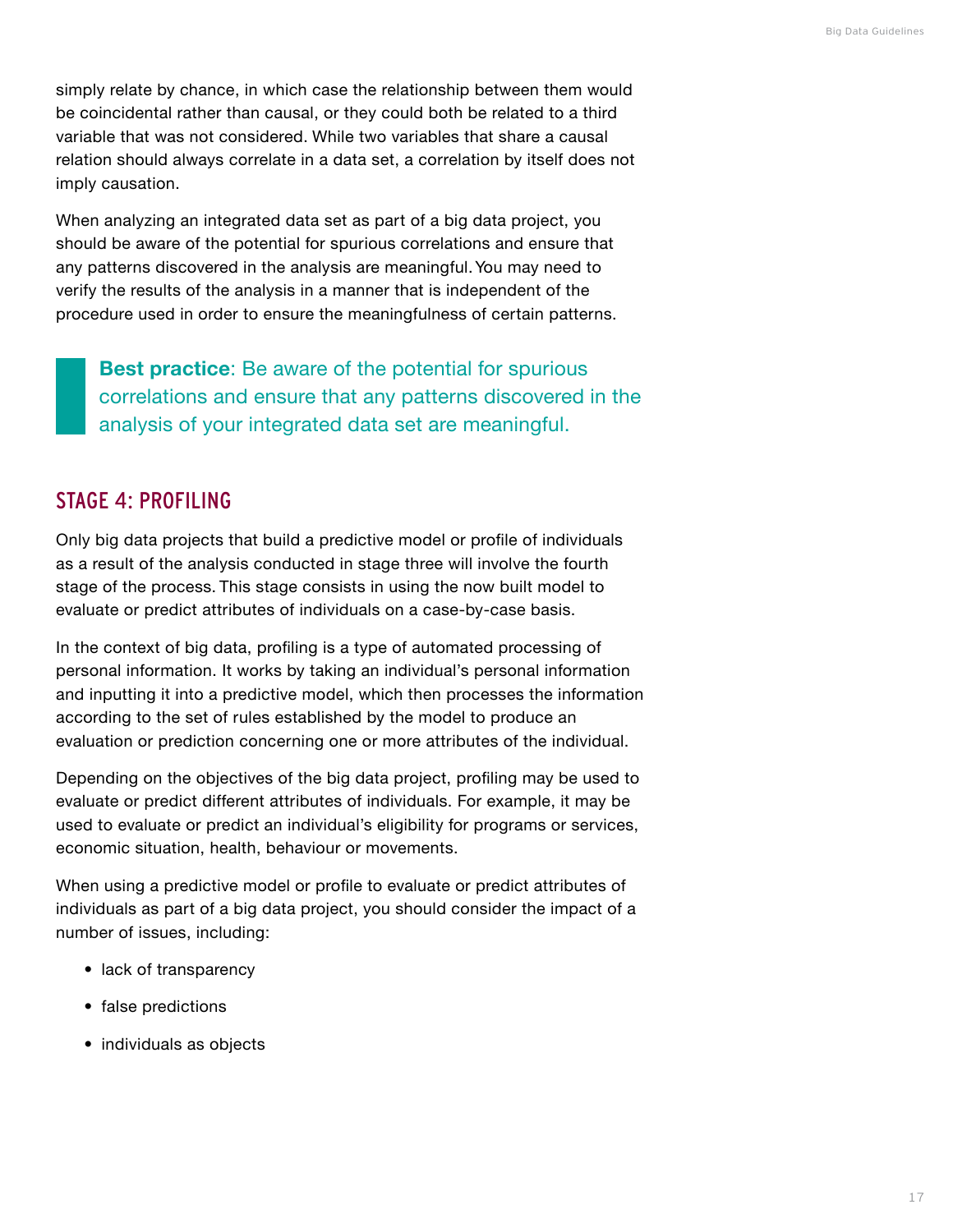### LACK OF TRANSPARENCY

It is important to note that profiling does not only process personal information but generates it as well. The evaluation or prediction of an individual's personal attributes results in the creation of a new element of personal information that will be associated with the individual.

This aspect of profiling raises issues of transparency. While individuals should be aware of any personal information that is collected directly from them, the generation of personal information as a result of profiling happens in the background and is less conspicuous. An individual who is the subject of profiling may not be aware of the fact that in addition to the elements of personal information collected directly from them, profiling has generated additional fields of personal information.

The inconspicuous nature of profiling may also lead to individuals not understanding the consequences it may have on them and to a lack of transparency around the decision-making process. If not properly designed and implemented, profiling may result in significant decisions being made about individuals without their knowledge based on information that they may not have wanted to share or felt comfortable sharing, leading to unexpected results.

To promote transparency, individuals who are the subject of profiling should be informed of additional information regarding the nature of the predictive model or profile being used, including:

- the use of profiling and the fields of personal information generated by it
- a plain-language description of the logic employed by the predictive model
- the implications or potential consequences of the profiling on individuals

**Best practice**: Ensure that individuals who are the subject of profiling are informed of additional information regarding the nature of the predictive model or profile being used.

#### FALSE PREDICTIONS

A model is only ever a snapshot of the reality it aims to represent. Although predictive models may strive for perfection in terms of their accuracy, not only is this difficult to achieve in practice, but it is debatable if such a distinction is even achievable at all, especially when the prediction concerns the behaviour of human beings, whose practices, values and goals are constantly evolving. No matter how much data or how many data points go into the calculations of a predictive model, some degree of error is to be expected.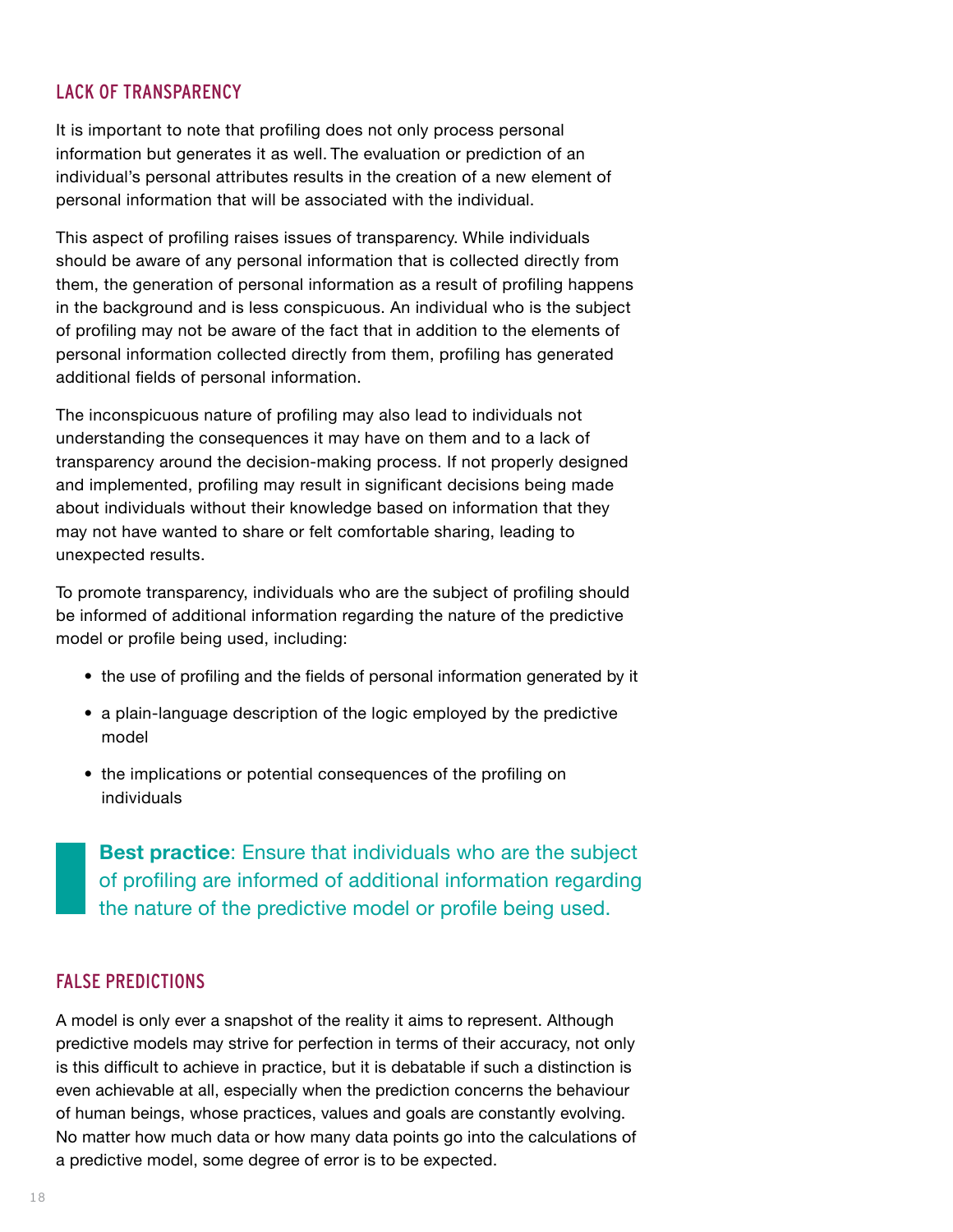Profiling may be used in different ways to make decisions of varying degrees of significance about individuals. For example, a big data project may make decisions about individuals based solely on the results of profiling or a project may use profiling to provide a (human) decision-maker with an additional factor to consider in a multi-factor decision.

In cases where profiling is used as the sole basis for a decision that significantly affects an individual, a false prediction may not only result in the individual being improperly treated, but significantly harmed as well. For example, if a decision that leads to a denial, termination, suspension or reduction of a benefit or entitlement is based solely on the results of profiling, a false prediction would not only improperly treat but significantly harm the affected individual.

Another issue to consider is who should be responsible for ensuring the accuracy of such decisions. It would not be fair to deny or reduce a benefit or entitlement to an individual based solely on the results of profiling and then place the burden on the individual to correct any errors. It is also important to note that some vulnerable individuals may be limited in terms of their ability to navigate the system of administrative procedures required to challenge an incorrect finding.

When using profiling as part of a big data project, you should verify the results of any decisions based solely on profiling in cases where the decisions significantly affect individuals and ensure that individuals are given the opportunity and sufficient support to challenge or respond to such decisions. The results should be verified in a manner that is independent of the predictive model or profile used.

**Best practice**: Verify the results of decisions based solely on profiling in cases where the decisions significantly affect individuals and ensure that individuals are given the opportunity and sufficient support to challenge or respond to such decisions.

#### INDIVIDUALS AS OBJECTS

Profiling is made possible through the practice of placing individuals into predefined types or categories. Only on the basis of such a reductive approach to understanding individuals can a decision-making process be automated. Individuals only amount to the sum of their parts when they are profiled.

This aspect of profiling raises ethical issues involving the effects of profiling and automated decision-making on individuals and society. While such issues go beyond the traditional notion of privacy, they nonetheless engage concepts and ideas that form the basis for why privacy is important and a right valued by Ontarians.

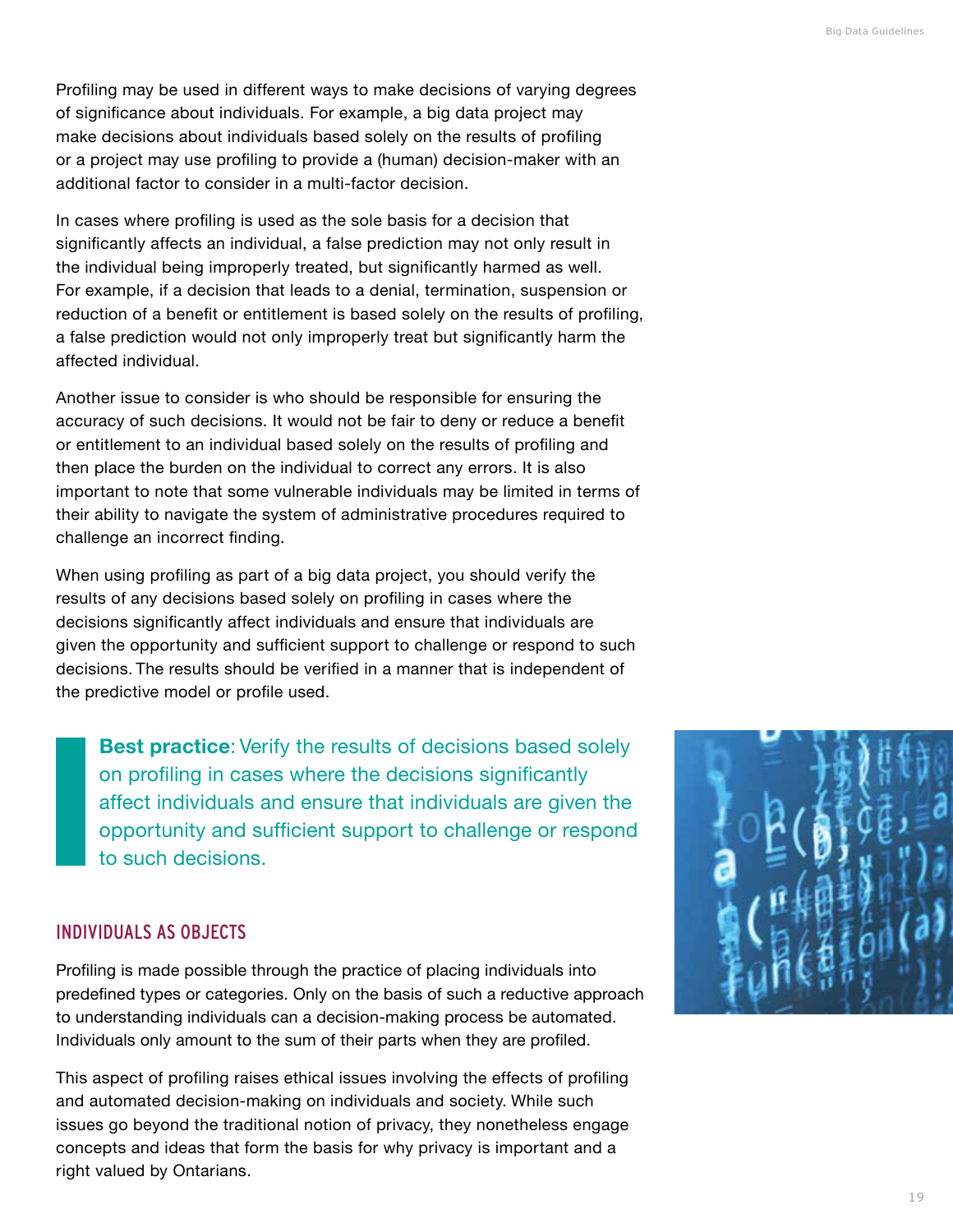<span id="page-21-0"></span>Even if the use of profiling is transparent and produces accurate predictions, individuals may still feel a loss of dignity or respect as a result of their being subjected to profiling. By its very nature, profiling treats individuals as fixed, transparent objects rather than as dynamic, emergent subjects.

In addition to a loss of dignity or respect, profiling may have larger effects on society and individuals. Assume for the moment a predictive model with perfect accuracy. While use of such a model would obviously result in increases to the efficiency of programs and services, it is also clear that the extension of such a model to too many aspects of society or individuals' lives would have serious consequences. Individuals would gradually lose or have no use for their autonomy. Chance occurrences and fortunate discoveries may cease to happen. Individuals would no longer be exposed to a variety of perspectives and different opinions.

When using profiling as part of a big data project, you should consult with the public and civil society organizations regarding the appropriateness and impact of the proposed use of profiling and provide them with an opportunity to comment on the effects the profiling may have on society and individuals' lives.

**Best practice**: Consult with the public and civil society organizations regarding the appropriateness and impact of any proposed use of profiling and provide them with an opportunity to comment on the effects the profiling may have on society and individuals' lives.

# SUMMARY OF BEST PRACTICES

While big data can be an important tool for shaping government policies, programs and services, it raises a number of privacy, fairness and ethical concerns that need to be addressed by government institutions in order to prevent uses of personal information that may be unexpected, invasive, inaccurate, discriminatory or disrespectful of individuals. To address these issues, institutions with the authority to conduct big data projects should follow the set of best practices developed in these guidelines. These best practices apply to a four stage process for conducting big data projects.

During the **collection stage** of a big data project, institutions should:

- Ensure that they have the legal authority to directly or indirectly collect any personal information and use it for the purposes of the project.
- Ensure that the privacy, fairness and ethical implications of the project are reviewed and approved by a research ethics board or similar body.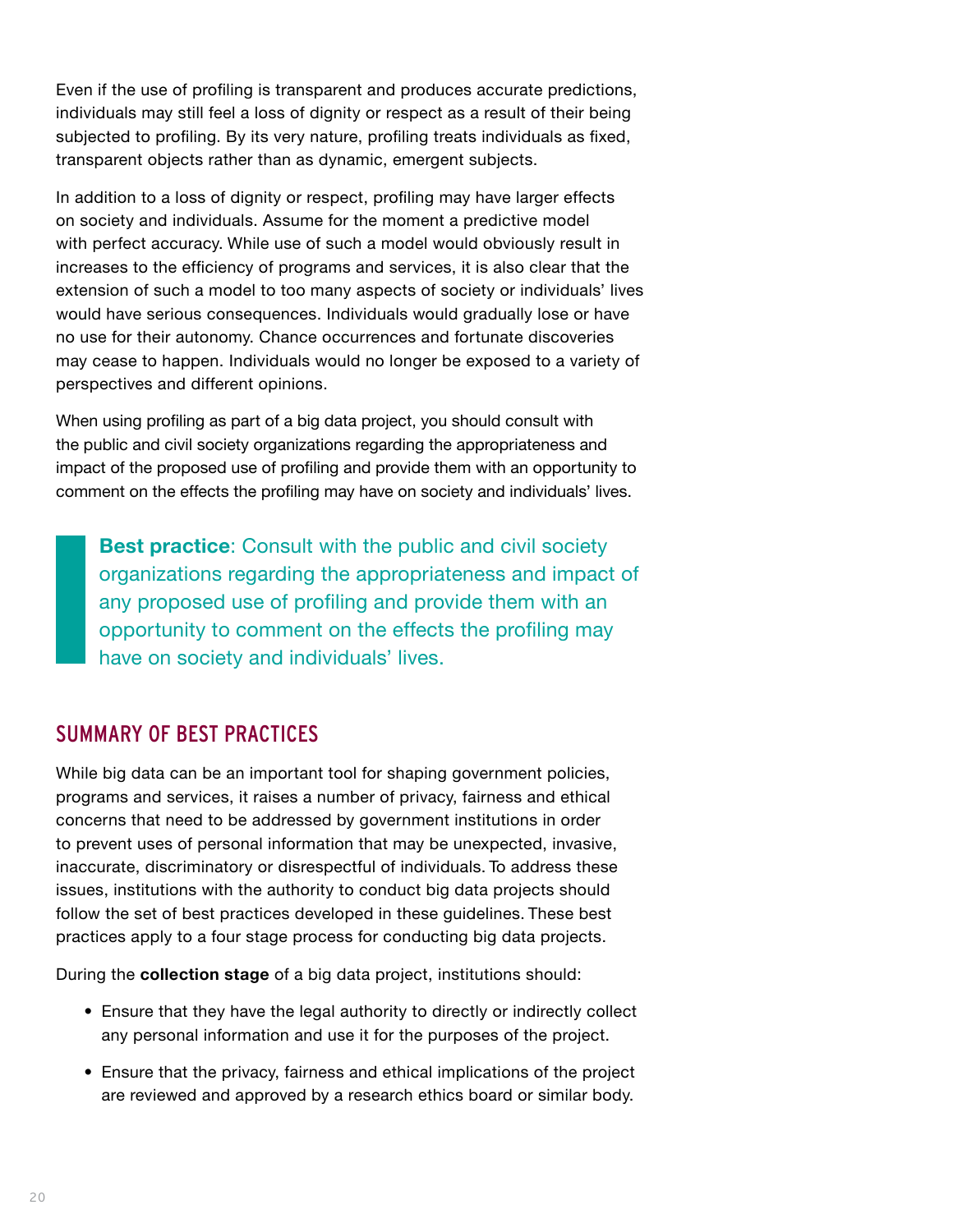- Ensure that they publish a description of the project on their website.
- Consider treating any publicly available personal information involved in the project the same as non-public personal information.

During the **integration stage** of a big data project, institutions should:

- Ensure that the record linkage procedure used is accurate to the extent necessary to fulfill the purposes of the project.
- De-identify the linked data sets to ensure adequate separation between their policy analysis and administrative functions.
- Ensure that the integration of data sets does not result in the creation of a permanent database of personal information and that all copies of data sets containing personal information involved in the project are destroyed as soon as is reasonably possible.

During the **analysis stage** of a big data project, institutions should:

- Ensure that the information analyzed is accurate, complete and up to date to the extent necessary to fulfill the purposes of the project.
- Ensure that the information analyzed is representative of the target population to the extent necessary to fulfill the purposes of the project.
- Be aware of the potential for variables to correlate with protected personal characteristics and ensure that the information analyzed does not result in any such variables being used as proxies for discrimination.
- Be aware of the potential for spurious correlations and ensure that any patterns discovered in the analysis are meaningful.

During the **profiling stage** of a big data project, institutions should:

- Ensure that individuals who are the subject of profiling are informed of additional information regarding the nature of the predictive model or profile being used.
- Verify the results of decisions based solely on profiling in cases where the decisions significantly affect individuals and ensure that individuals are given the opportunity and sufficient support to challenge or respond to such decisions.
- Consult with the public and civil society organizations regarding the appropriateness and impact of any proposed use of profiling and provide them with an opportunity to comment on the effects the profiling may have on society and individuals' lives.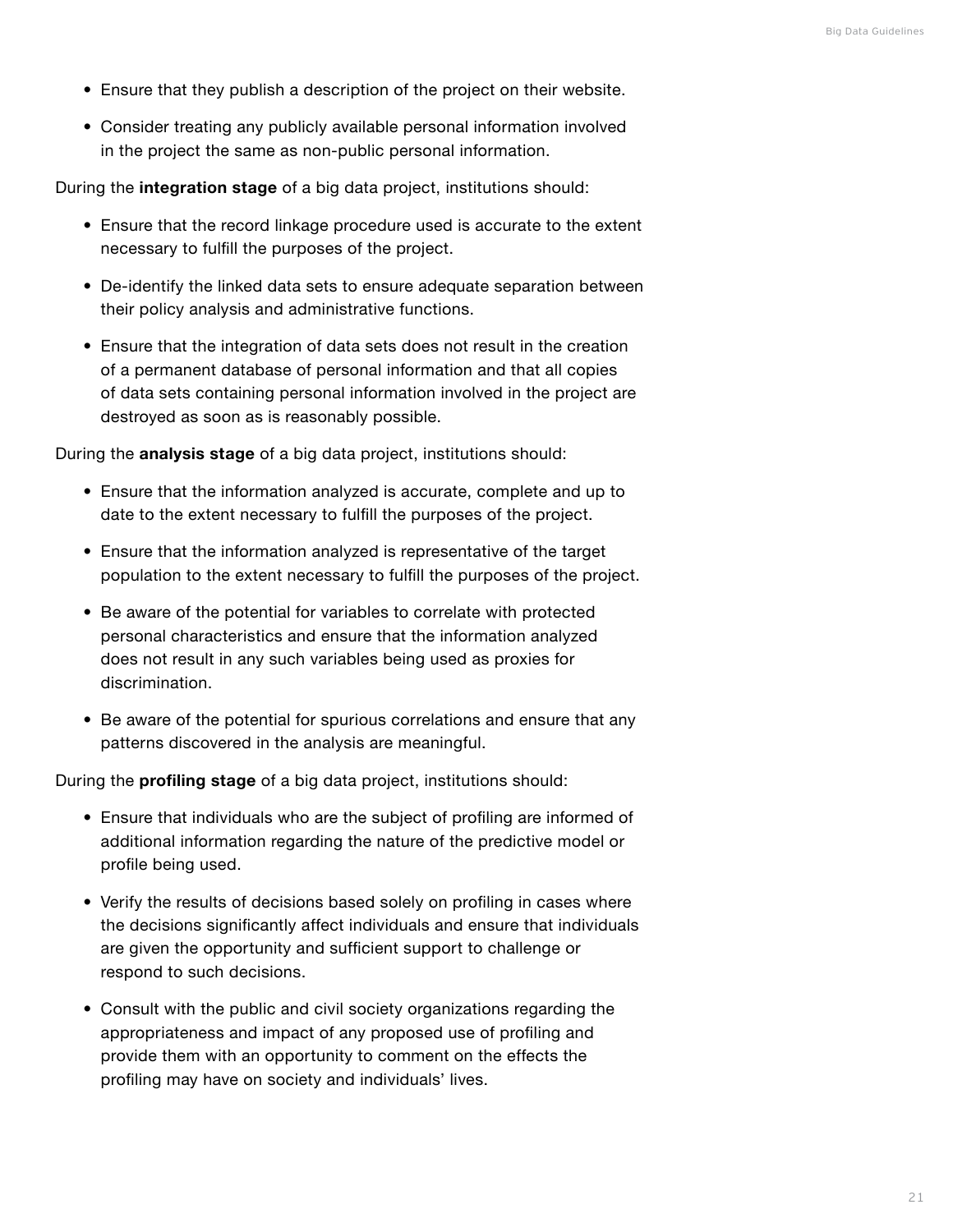# <span id="page-23-0"></span>APPENDIX A: RESOURCES

Canadian Institutes of Health Research, Natural Sciences and Engineering Research Council of Canada, and Social Sciences and Humanities Research Council of Canada. *Tri-Council Policy Statement: Ethical Conduct for Research Involving Humans,* December 2014. [http://www.pre.ethics.gc.ca/pdf/eng/tcps2-2014/TCPS\\_2\\_](http://www.pre.ethics.gc.ca/pdf/eng/tcps2-2014/TCPS_2_FINAL_Web.pdf) [FINAL\\_Web.pdf](http://www.pre.ethics.gc.ca/pdf/eng/tcps2-2014/TCPS_2_FINAL_Web.pdf).

Crawford, Kate. "The Hidden Biases in Big Data," *Harvard Business Review*, April 2013.<https://hbr.org/2013/04/the>-hidden-biases-in-big-data.

Dwork, Cynthia and Deirdre K. Mulligan. "It's Not Privacy, and It's Not Fair," *Standford Law Review Online* 66, no. 35 (2013). [http://scholarship.law.berkeley.edu/](http://scholarship.law.berkeley.edu/facpubs/2622) [facpubs/2622](http://scholarship.law.berkeley.edu/facpubs/2622).

European Union. *General Data Protection Regulation*, 2016. [http://ec.europa.eu/](http://ec.europa.eu/justice/data-protection/reform/files/regulation_oj_en.pdf) [justice/data-protection/reform/files/regulation\\_oj\\_en.pdf](http://ec.europa.eu/justice/data-protection/reform/files/regulation_oj_en.pdf).

Goodman, Bryce and Seth Flaxman. "European Union regulations on algorithmic decision-making and a 'right to explanation'," August 2016. [https://arxiv.org/](https://arxiv.org/pdf/1606.08813.pdf) [pdf/1606.08813.pdf](https://arxiv.org/pdf/1606.08813.pdf).

Metcalf, Jacob, Emily F. Keller and danah boyd. *Perspectives on Big Data, Ethics, and Society*, May 2016. [http://bdes.datasociety.net/wp-content/uploads/2016/05/](http://bdes.datasociety.net/wp-content/uploads/2016/05/Perspectives-on-Big-Data.pdf) [Perspectives-on-Big-Data.pdf](http://bdes.datasociety.net/wp-content/uploads/2016/05/Perspectives-on-Big-Data.pdf).

Ontario, Canada. Office of the Information and Privacy Commissioner. *De-identification Guidelines for Structured Data*, June 2016. [https://www.ipc.on.ca/wp-content/uploads/2016/08/Deidentification-Guidelines-for-](https://www.ipc.on.ca/wp-content/uploads/2016/08/Deidentification-Guidelines-for-Structured-Data.pdf)[Structured-Data.pdf](https://www.ipc.on.ca/wp-content/uploads/2016/08/Deidentification-Guidelines-for-Structured-Data.pdf).

Ontario, Canada. Commission on Freedom of Information and Individual Privacy (Williams Commission). *Public Government for Private People: The Report of the Commission on Freedom of Information and Individual Privacy*, vol. 3. Toronto: Queen's Printer, 1980.

United Kingdom. Information Commissioner's Office. *Big data, artificial intelligence, machine learning and data protection*, March 2017. [https://ico.org.uk/media/for](https://ico.org.uk/media/for-organisations/documents/2013559/big-data-ai-ml-and-data-protection.pdf)[organisations/documents/2013559/big-data-ai-ml-and-data-protection.pdf](https://ico.org.uk/media/for-organisations/documents/2013559/big-data-ai-ml-and-data-protection.pdf).

United States. Executive Office of the President. *Big Data: A Report on Algorithmic Systems, Opportunity, and Civil Rights*, May 2016. [https://obamawhitehouse.archives.](https://obamawhitehouse.archives.gov/sites/default/files/microsites/ostp/2016_0504_data_discrimination.pdf) [gov/sites/default/files/microsites/ostp/2016\\_0504\\_data\\_discrimination.pdf](https://obamawhitehouse.archives.gov/sites/default/files/microsites/ostp/2016_0504_data_discrimination.pdf).

United States. Federal Trade Commission. *Big Data: A Tool for Inclusion or Exclusion?* January 2016. [https://www.ftc.gov/system/files/documents/reports/big-data-tool](https://www.ftc.gov/system/files/documents/reports/big-data-tool-inclusion-or-exclusion-understanding-issues/160106big-data-rpt.pdf)[inclusion-or-exclusion-understanding-issues/160106big-data-rpt.pdf](https://www.ftc.gov/system/files/documents/reports/big-data-tool-inclusion-or-exclusion-understanding-issues/160106big-data-rpt.pdf).

United States. Privacy Protection Study Commission. *Personal Privacy in an Information Society*, 1977.<https://epic.org/privacy/ppsc1977report>/.